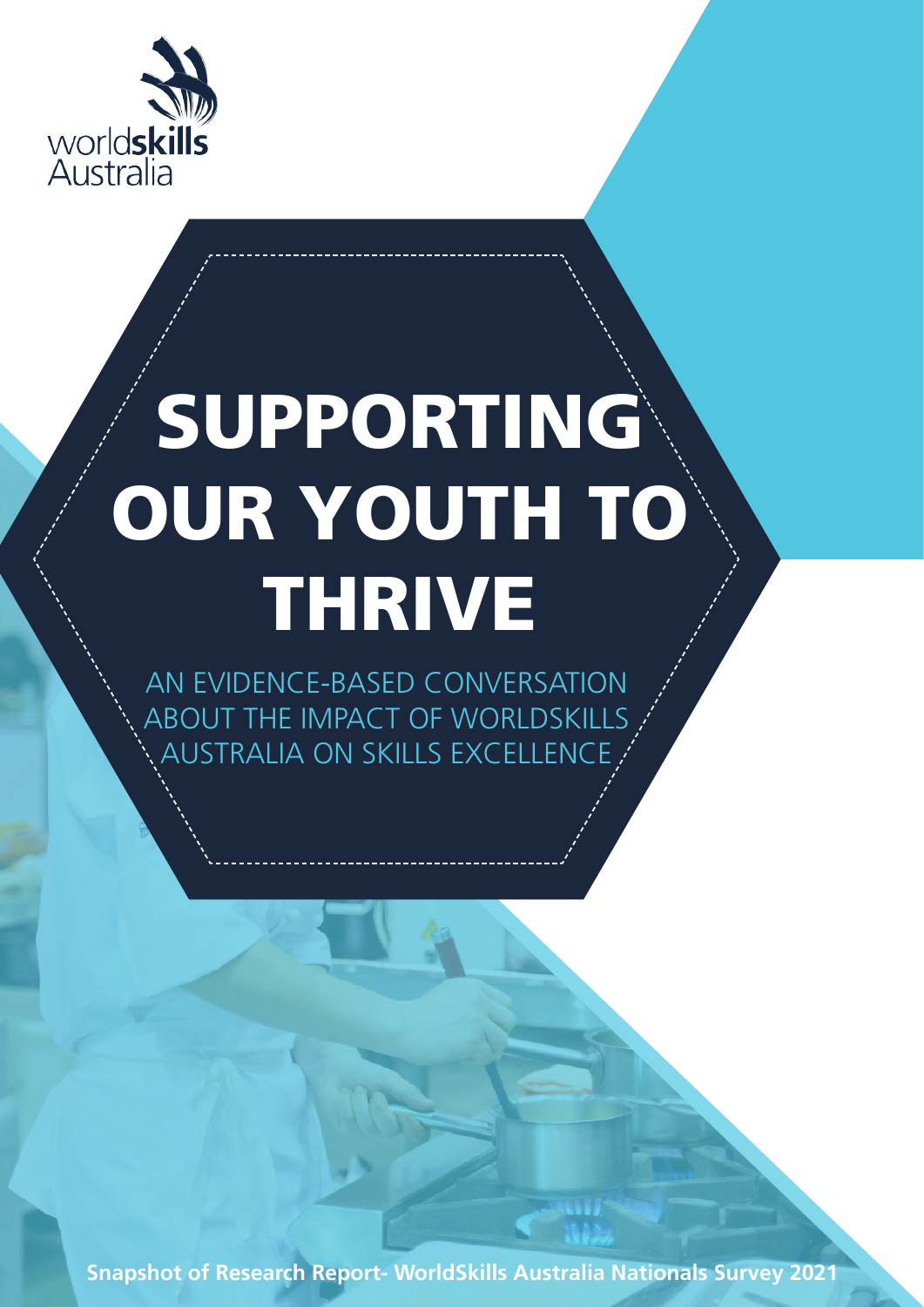### **Acknowledgement of Country**

WorldSkills Australia acknowledges the Traditional Custodians of country throughout Australia and their connections to land, sea and community. We pay our respect to Elders past, present and emerging and extend that respect to all Aboriginal and Torres Strait Islander peoples today.

### **Acknowledgements**

We are grateful to all participants (competitors), their employers, volunteers (trainers, convenors and judges) who were involved in the 2021 WorldSkills Australia National Championships throughout Australia and to all the careers advisors, secondary school students, partners and sponsors, families and friends of competitors and general audience from the 2021 WorldSkills Australia National Championships event in Perth, who took the time to provide their thoughts, opinions, and feedback to support continuous improvement in our drive to raise the profile of skills excellence for the benefit of Australia.



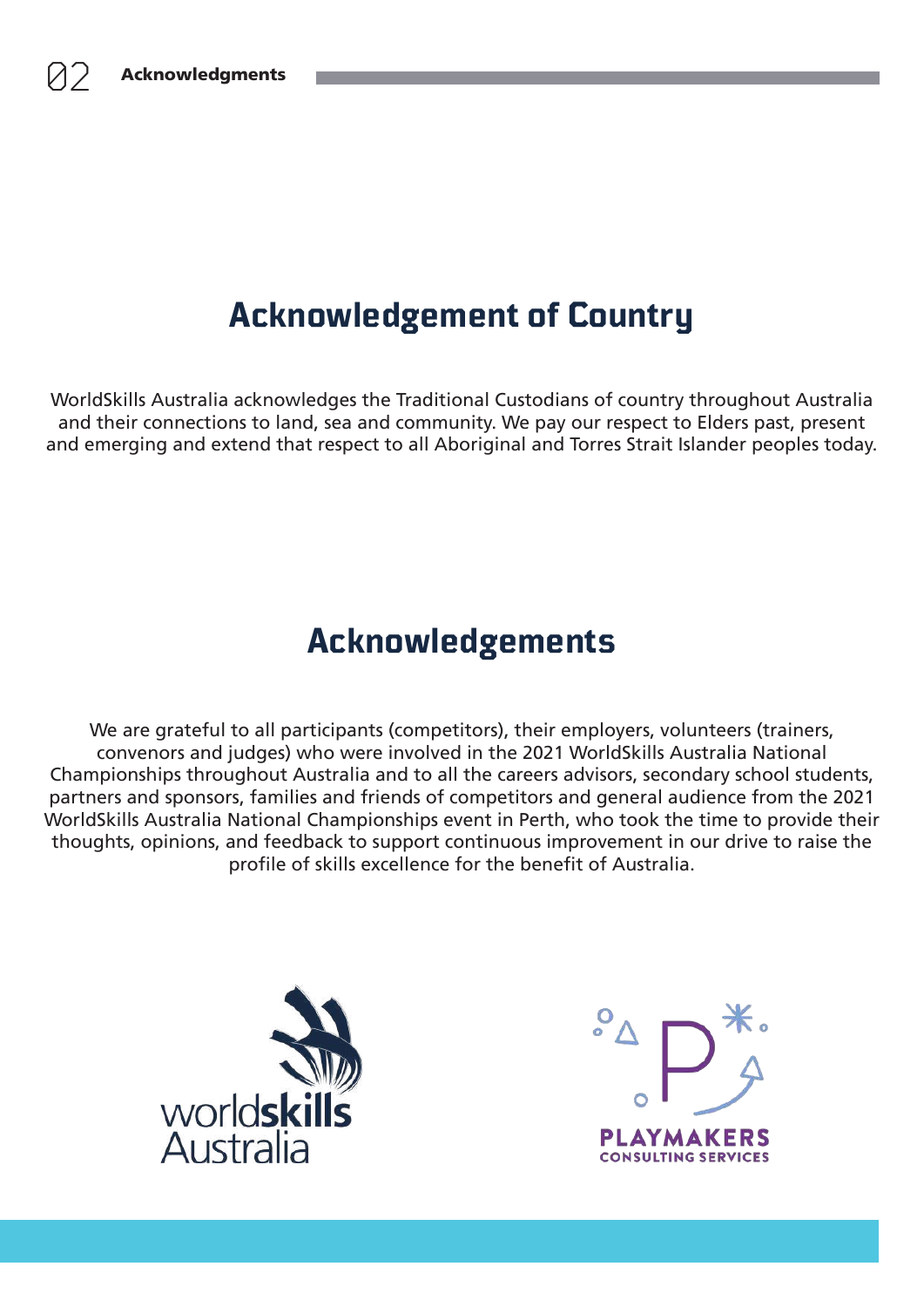### **Table of Contents**

| <b>Message From The CEO</b>                                                                | 4  |
|--------------------------------------------------------------------------------------------|----|
| <b>About The Research</b>                                                                  | 6  |
| <b>About This Report</b>                                                                   | 6  |
| Methodology                                                                                | 7  |
| <b>Target Respondent Groups</b>                                                            | 7  |
| <b>Holistic Areas Explored</b>                                                             | 7  |
| <b>Executive Summary</b>                                                                   | 8  |
| An Aligned And Cohesive Ecosystem                                                          | 8  |
| <b>Participant Profile</b>                                                                 | 9  |
| Our Value To The Youth Of Australia-The Voice Of Our Competitors                           | 10 |
| Our Value To The Youth Of Australia-The Voice Of Secondary School Students                 | 14 |
| Our Value To Youth Support Groups-The Voice Of Families, Friends And General Audience      | 15 |
| Our Value To Skills Practitioners-The Voice Of Our Trainers/Mentors/Judges                 | 17 |
| Our Value To Careers Advisors-The Voice Of Our Secondary School Educators/Careers Advisors | 21 |
| Our Value To Employers - The Employer Voice                                                | 22 |
| Our Value To Partners And Sponsors - The Voice Of Our Supporting Partners And Sponsors     | 23 |
| <b>Summary Snapshot</b>                                                                    | 24 |
| The Way Forward                                                                            | 25 |
| About WorldSkills Australia                                                                | 26 |
| <b>About Playmakers Consulting</b>                                                         | 27 |
|                                                                                            |    |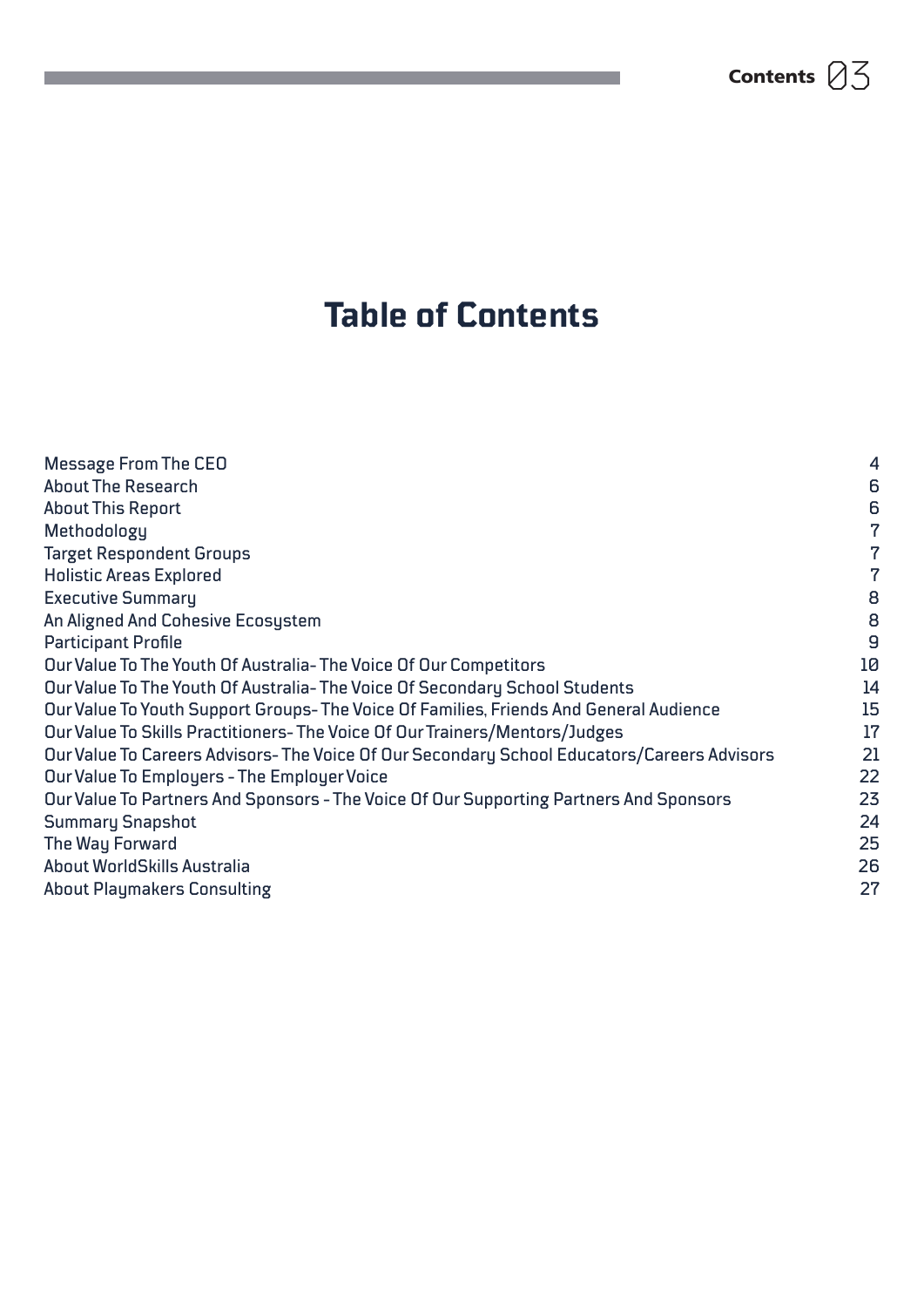

# **Message From The CEO**

In an increasingly skills-driven economy, it is simply not enough to tick the skills box. Skills education pathways and competence in a skills area simply provides our youth with the opportunity to enter skills-based careers. It is the ongoing challenge-based learning, benchmarking personal skills against national and international standards, targeted experience in industry, continuing professional development supported by active mentoring from skills experts and more that will determine true career success.

Striving for excellence will not only support individual growth, but also organisational, industry and national growth.

It is with this fundamental principle in mind, that WorldSkills Australia

develops, plans, and implements its programs within the skills development ecosystem, working with multiple and varied stakeholders.

Our stakeholders have been steadfast in their continued support, understanding the intrinsic value add that we bring to their organisations. Beginning with a need to clarify the extrinsic value we bring to the Australian skills development landscape, our impact project was born, commencing with this initial project, capturing the impacts we have on Australia's skills development environment, through the eyes of seven stakeholder groups who were associated with our main domestic program, the 2021 National Championships.

Confident in our strategic objectives, we are working towards capturing evidence which demonstrates, supports and validates stakeholder's investment in our organisation, clearly articulating our unique value propositions as well as illustrating our reach, both nationally and internationally.

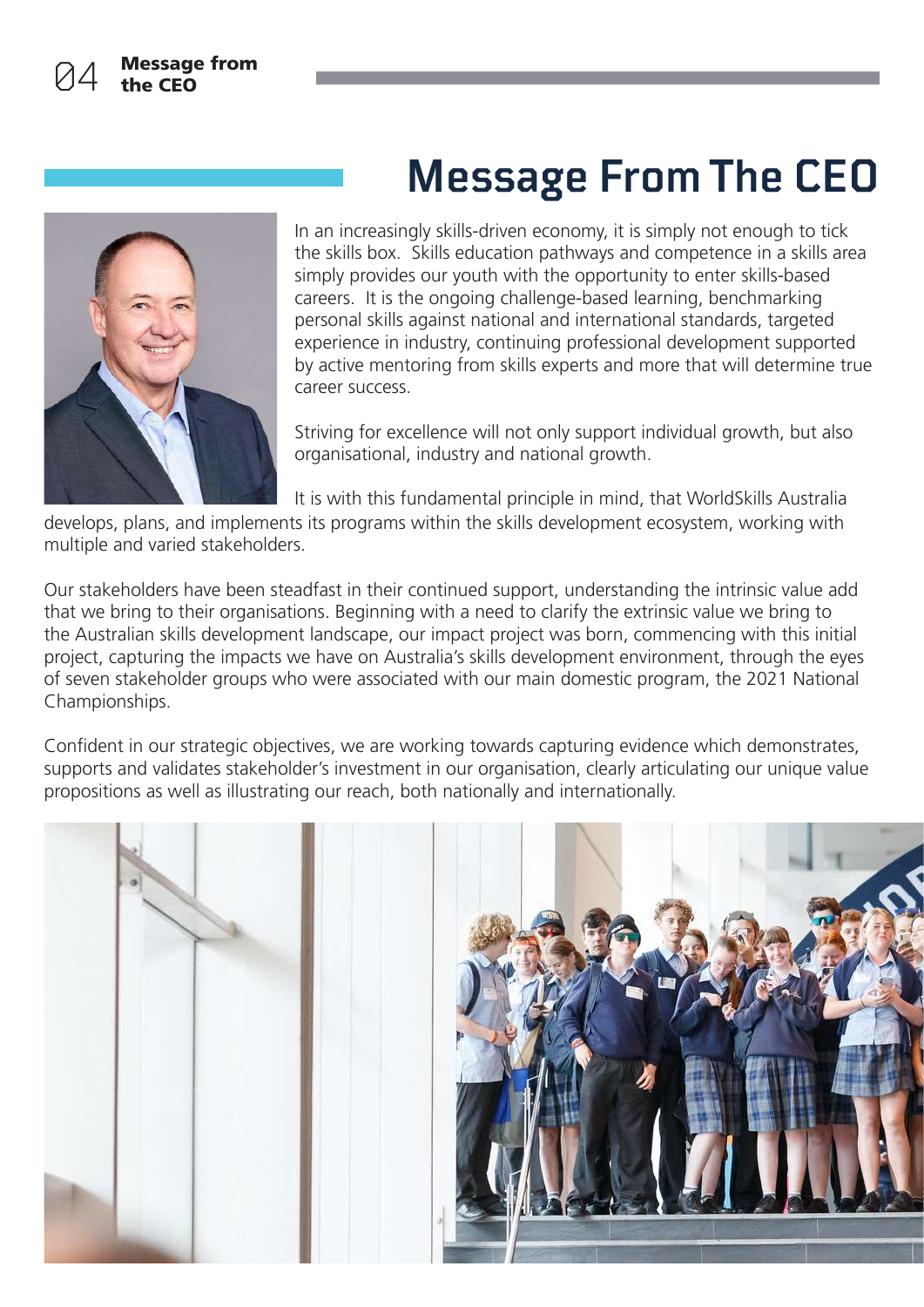Gathering feedback from our target audience groups about the value they gain from engaging with us and to understand, against the background of the changing environment, what we need to do more of, better and/or different to ensure even greater outcomes going forward. Research conducted through targeted surveys across various respondent groups we serve, was intended to enable us to develop some robust insights about what structures, systems, processes, and activities provide the largest gains and what we need to do to provide greater positive impacts on the Australian skills development landscape.

This report crystallises the voice of our youth and the voices of stakeholders who form a key part of the ecosystem supporting our youth to realise their potential through engagement with the skills excellence agenda. It not only reiterates our successes but also looks at opportunities that all of us, supporting our youth, can leverage together in coming months and years to grow skills excellence across various occupations. The results detailed in this report are strongly positive and constructive and will support the entire ecosystem to invest further into this agenda. We are grateful to all who engaged in this processour competitors, skills practitioners, secondary school students, careers advisors, employers, partners and sponsors, families, friends, and general audience who took the time and effort to contribute valuable feedback.

Our aim is to build on these insights over the coming years to continue to develop and improve the skill ecosystem with the core focus of skills excellence.

We look forward to working even more closely together with key players in the ecosystem across education, industry, and government to produce greater outcomes for our youth. We invite you to join us in amplifying the skills excellence conversation to keep our society and economy growing.

Trevor Schwenke Chief Executive Officer, WorldSkills Australia

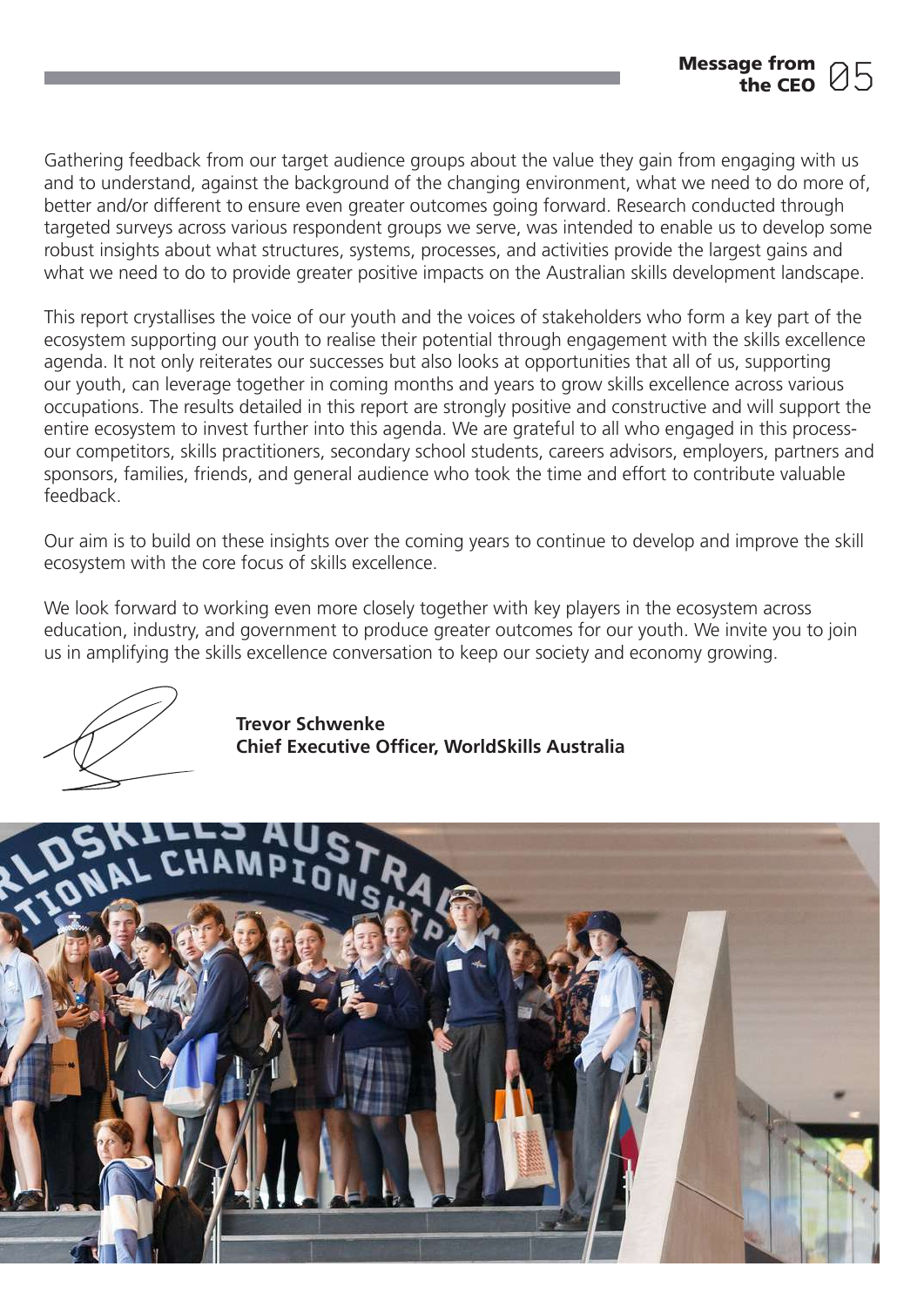# **About This Report**

In line with WorldSkills Australia's strategic objectives 2021/2022, WorldSkills Australia has set out to measure and evaluate business performance with clear focus on:

- Deriving evidence of core value delivered to WorldSkills Australia customers and stakeholders
- Further understanding business strengths and areas of opportunity for future growth and sustainability
- Supporting key stakeholder partners in the skills ecosystem in their continuous improvement strategies to support and challenge our youth to realise their full potential; and
- Innovation

This report summarises key findings from online surveys conducted with multiple respondent groups at the WorldSkills Australia National Skills Championships held in person in Western Australia and remotely in New South Wales, Queensland, Australian Capital Territory, South Australia and Victoria in the third and fourth quarter of 2021.

WorldSkills Australia intends to continue collecting data from regional, national and international competitions in coming months and years, which will add to WorldSkills Australia's growing database and enable comparison of results from one iteration to the next. This comparison will provide further inputs to analyse the efficacy of WorldSkills Australia's continuous improvement activities and new initiatives, while providing valuable feedback to others in the skills ecosystem.

It is also intended to have an open survey, in future, which will enable ongoing real time feedback from any and all interactions from various customer groups of WorldSkills Australia.

### **About The Research**

WorldSkills Australia commissioned Playmakers Consulting Services Pty Ltd (PCS) to conduct online surveys of its key customer/stakeholder groups.

The WorldSkills Australia team participated in an introductory workshop to confirm context, expectations, and key objectives. Key stakeholders were integrally involved in all aspects of the project, including design, development, and delivery.

#### Research Purpose

To determine the following:

- To identify and quantify the positive impacts WorldSkills Australia has on Australia's skill development ecosystem via its programs being fundamentally about skills excellence
- The influence WorldSkills Australia has on choices about the employment pathways and career decisions of youth who participant in a WorldSkills Australia program.
- The impact on a person's employability skill's development by being part of the WorldSkills Australia programs
- How WorldSkills Australia influences career progression
- The impact of participation in WorldSkills Australia program on influencing career-based decisions made within families and communities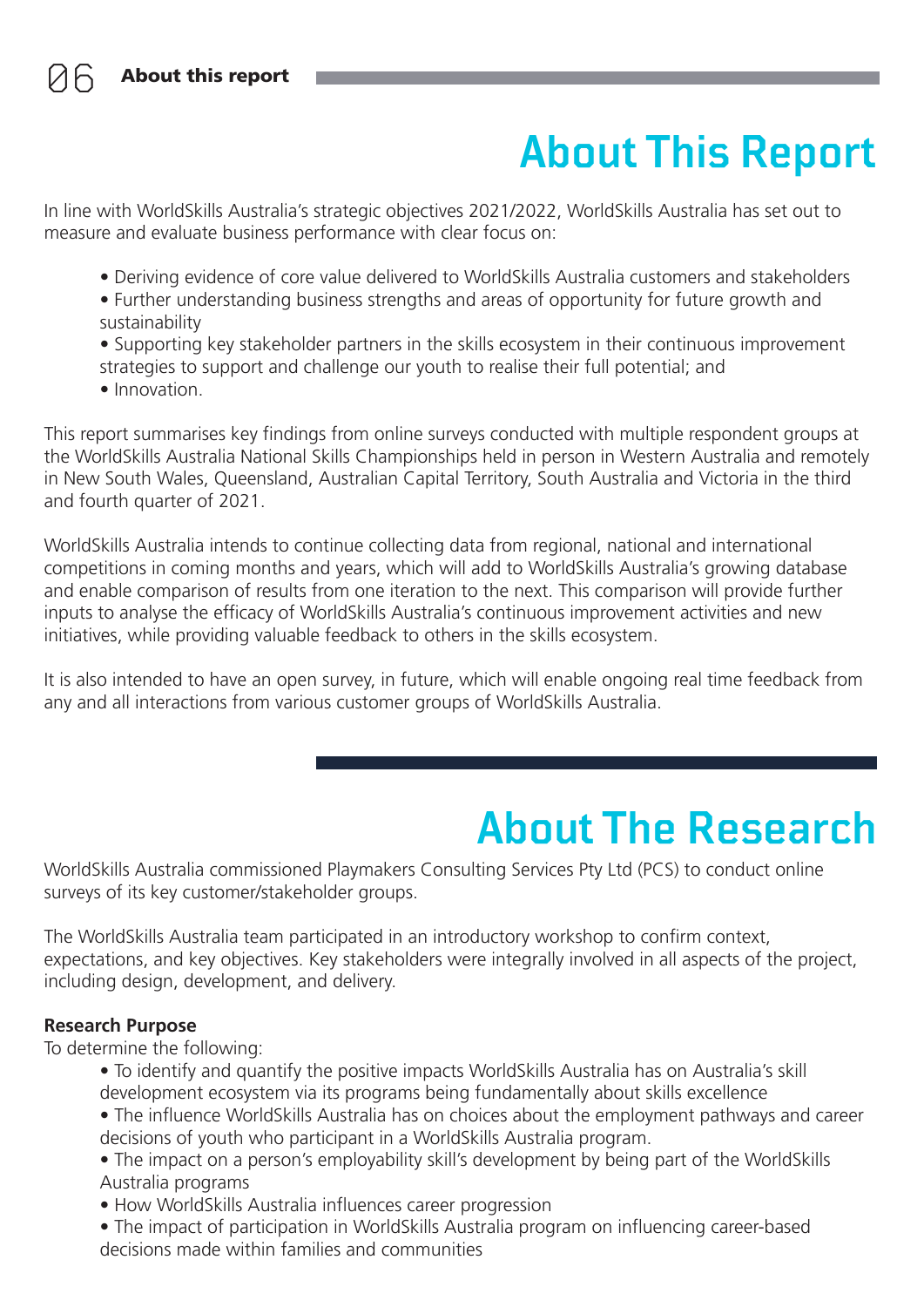- How WorldSkills Australia inspires, influences, and enables educators and careers advisors
- The contribution WorldSkills Australia has in increasing the expertise and capability of educators and their workplace practices with respect to delivery of training and assessments

# **Methodology**

Methodology  $\oslash 7$ 

Research was conducted through online surveys deployed to multiple respondent groups as per below.

In Western Australia, qualitative data was also collected through observations and individual discussions with attendees conducted during event by Playmakers consultants in place at Worldskills Australia National Championships.

Desktop research was also conducted to provide context. The literature review involved reading and analysing various research reports, articles, statistical analyses, industry papers, news reports and editorials.

# **Target Respondent Groups**

- Competitors in National Championships 2021
- Trainers/Mentors/Convenors/Judges at the 2021 National Championships
- Secondary School Students who attended the event in Perth, WA
- Secondary School Careers Advisors and Teachers who attended the event in Perth, WA
- Visitors/Audience (Parents, Friends, Community) who attended the event in Perth, WA
- Employers of 2021 National Championship competitors
- WorldSkills Australia Partners and Sponsors at the 2021 National Championships

# **Holistic Areas Explored**

- MOTIVATORS- IMPETUS FOR ENTRY/ENGAGEMENT
- **EXPERIENCE UPON ENGAGEMENT**
- BENEFITS APPLIED- DEMONSTRABLE SKILLS/BEHAVIOURS & THE VALUE YOU PROVIDE TO OTHERS
- BRAND AMBASSADORSHIP & YOUR VIEWS

Questions were designed to evaluate and validate assumptions, explore areas to gain new information, test and understand causal relations between cause and effect to gain further insights.

Please note:

Survey findings provide the baseline to:

- Establish causation to conduct regression analysis in future
- Establish driver, control, and dependent variables for analysis in the future
- Link causes to effects provide predictive capability.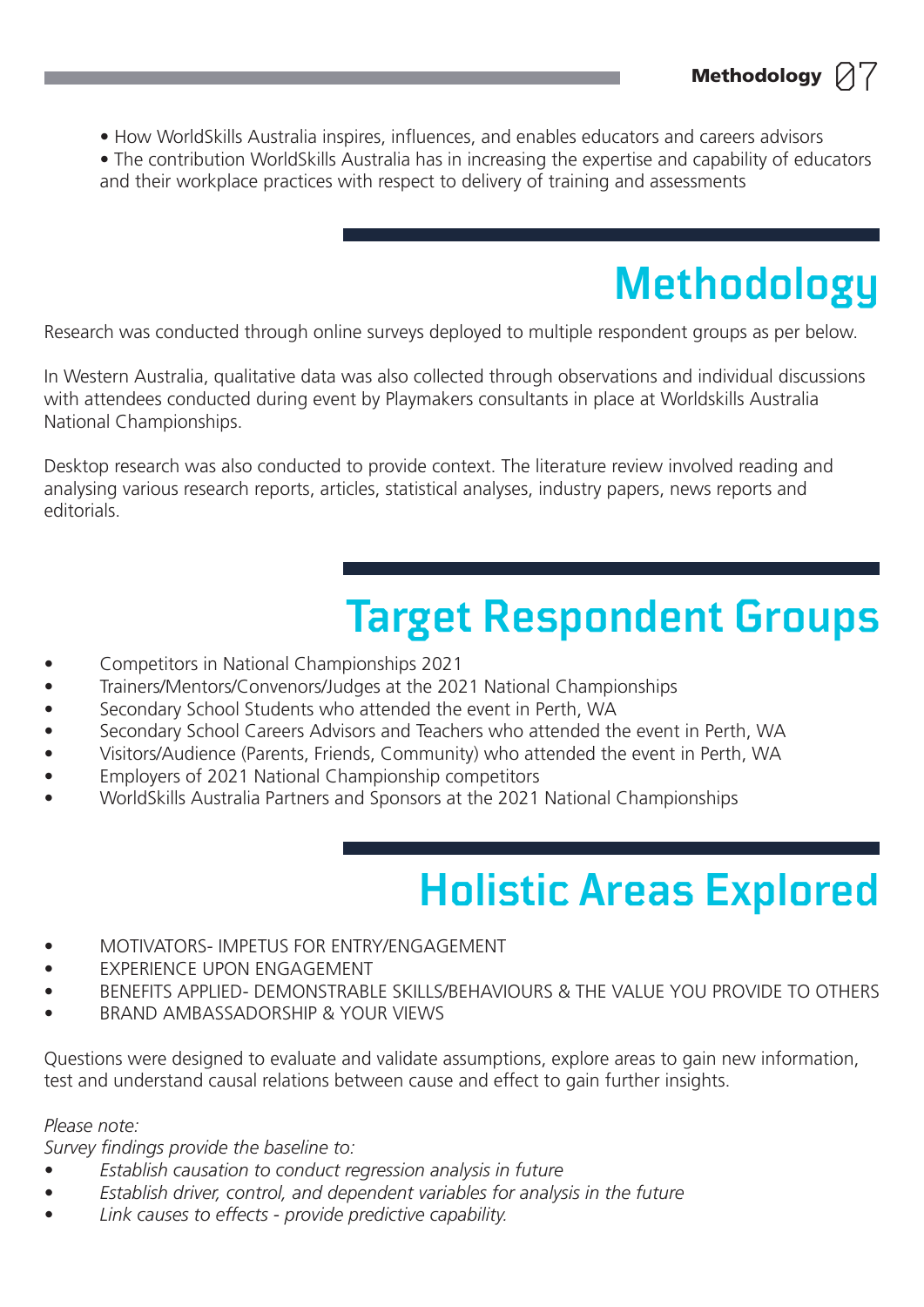# **Executive Summary**

The survey had 447 participants representing 7 respondent groups.

It is evident from the comments made, as well as the scores given by respondents, that competitors, mentors, experts, judges, partners and sponsors and employers are all extremely proud to be involved with WorldSkills Australia.

Competitors gain immense value on multiple fronts through their engagement with WorldSkills Australia. Volunteers enjoy performing meaningful work and feel they make a strong contribution to the community through their involvement and engagement with WorldSkills Australia. Mentors, Experts and Judges enjoy providing value to competitors and peers through the WorldSkills Australia programs and indeed, being part of the WorldSkills Australia community. Many use the WorldSkills Australia forum as a continuing professional development opportunity, taking away key learnings to implement back in their work context. Retired teachers and industry experts who come back to contribute as mentors value the continued human connection, many commenting on the "WorldSkills family" and their increased sense of purpose.

Secondary school students who have the privilege of attending WorldSkills Australia events are inspired and motivated to further consider VET pathways. Careers advisors are impressed and take away valuable information to support their work in advising their wards. Family and friends are proud to witness competitor achievements. Partners and sponsors gain valuable networking opportunities along with the opportunity to showcase their own products and services anew to existing customers while laying the foundation to attract their future customers. Employers are supportive and have clear expectations for raised levels of performance and continuous improvement post employee involvement in WorldSkills Australia competitions.

Survey results paint a solid picture of passion, contribution, strong sense of purpose and achievement and strong engagement. They also highlight areas of opportunity for WorldSkills Australia to "do more, do better and do different" in some areas to capitalise on, furthering the movement to raise the profile of Skills and VET, holistically.

Following analysis of the results, several recommendations have been formulated to leverage the considerable strengths of the organisation.

As a final note, this survey had a good response rate, and what appears to be very honest feedback from respondents. Respondents are evidently highly engaged, and very willing to contribute to the betterment of the organisation. This is a wonderful position of strength from which to embark on for continued success in the future.

# **An Aligned And Cohesive Ecosystem**

All of us know that it takes a village to support our youth. There are many diverse bodies that need to come together effectively and collaboratively, aligning products, services, systems, structures, and processes to provide a strong value proposition that supports our youth to move forward in their education and careers to become strong contributors to the Australian economy.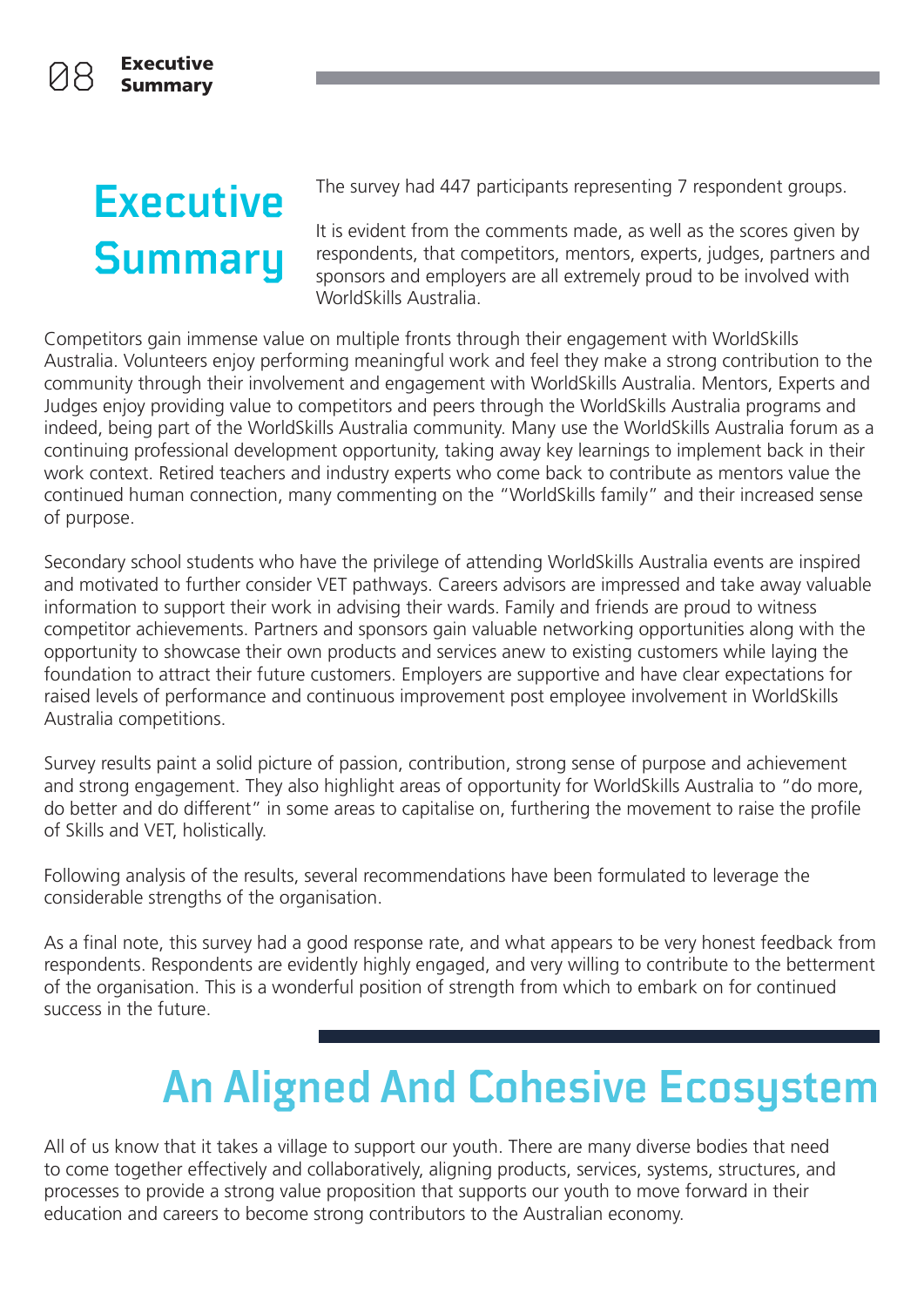

We hope this report will assist all players in the ecosystem to evaluate their current individual and collective contributions to support Australian youth and work on what we can all do together to raise the bar.



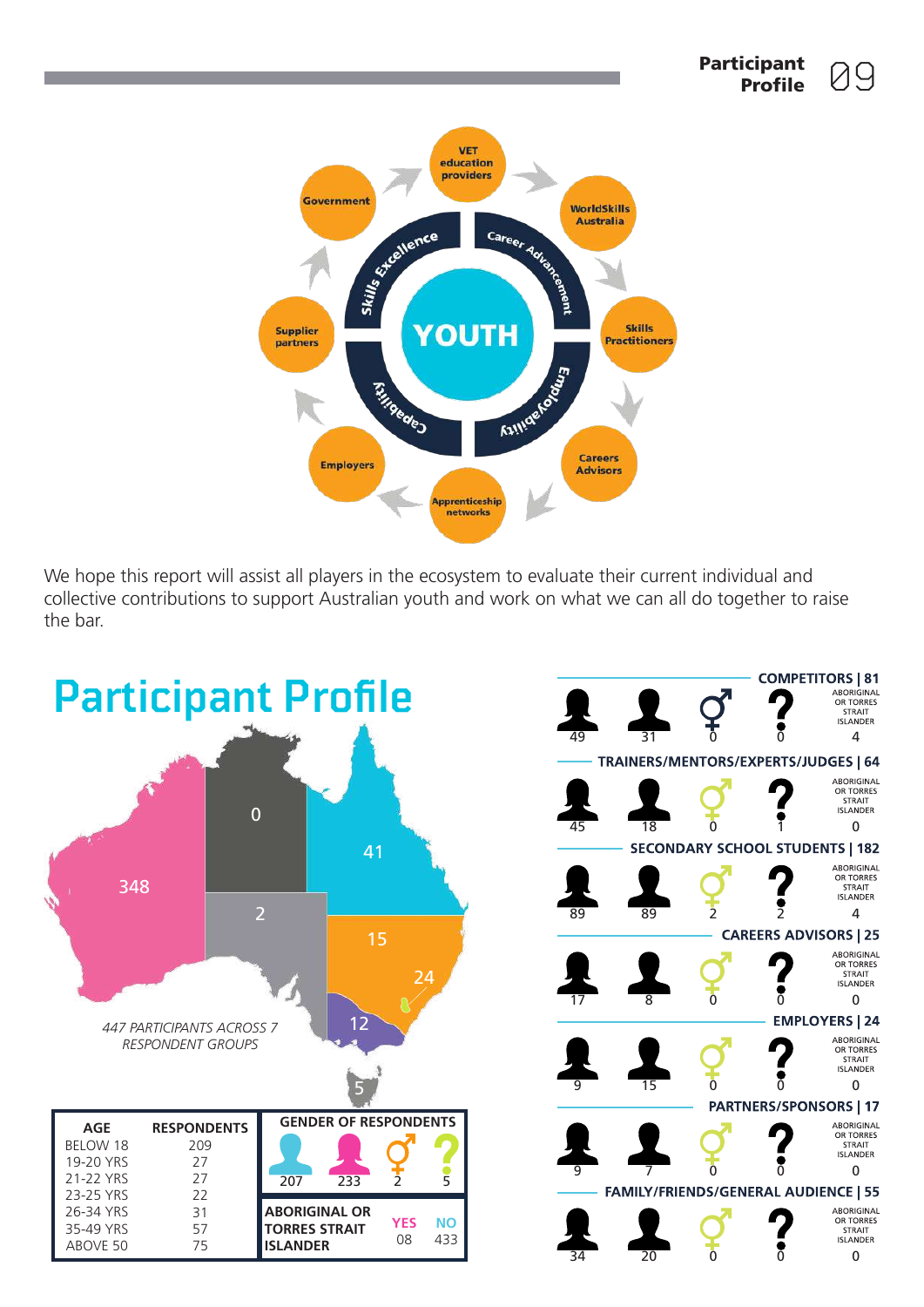# **Our Value To The Youth Of Australia- The Voice Of Our Competitors**

#### OUR STRATEGIC OBJECTIVE: INCREASE THE PARTICIPATION OF YOUTH IN HIGH QUALITY SKILLS DEVELOPMENT

OUR FOCUS IS ON INCREASING THE:

• Number of young people more likely to consider technical skills employment pathways after participating at a WorldSkills Australia event

• Number of young people reporting a better knowledge and understanding (of their options) around technical routes and apprenticeships after participating in a WorldSkills Australia event

- Number of young people reporting raised aspirations after participating in a WorldSkills Australia event.
- Number of female competitors in Australian industry under-represented sectors participating at WorldSkills Australia regional, WorldSkills Australia national and/or WorldSkills International events.
- Number of Indigenous competitors participating at WorldSkills Australia regional, WorldSkills Australia national and/or WorldSkills International events.
- Number of WorldSkills Australia competitors citing improvement in career progression from competition experience
- Number of WorldSkills Australia competitors reporting improved technical skills following their participation at WorldSkills Australia regional, WorldSkills Australia national and/or WorldSkills International events
- Number of WorldSkills Australia competitors reporting improved personal and employability skills at WorldSkills Australia regional, WorldSkills Australia national and/or WorldSkills International events

#### Without application, there is only memory of a great experience.

Application of value gained through demonstrable skills and behaviours unleashes WorldSkills Australia's mission and purpose through its stakeholder groups, truly making a difference in the lives of the youth of Australia, their families, their employers, and the economy as a whole.



Through this survey, we not only sought to gain feedback on engagement and experience in WorldSkills Australia events, but also looked further into how this experience translates into real value in competitors' work and life.

#### WHAT OUR COMPETITORS SAID Where it all starts

Competitor motivation to undertake skills-based education was fuelled through many sources which include:

- Exposure to VET in Schools (28.4%)
- Advice from teachers, careers advisors, family and friends and
- Inspiration from attending a WorldSkills Australia competition event and being inspired by peers (Collective 61.7%)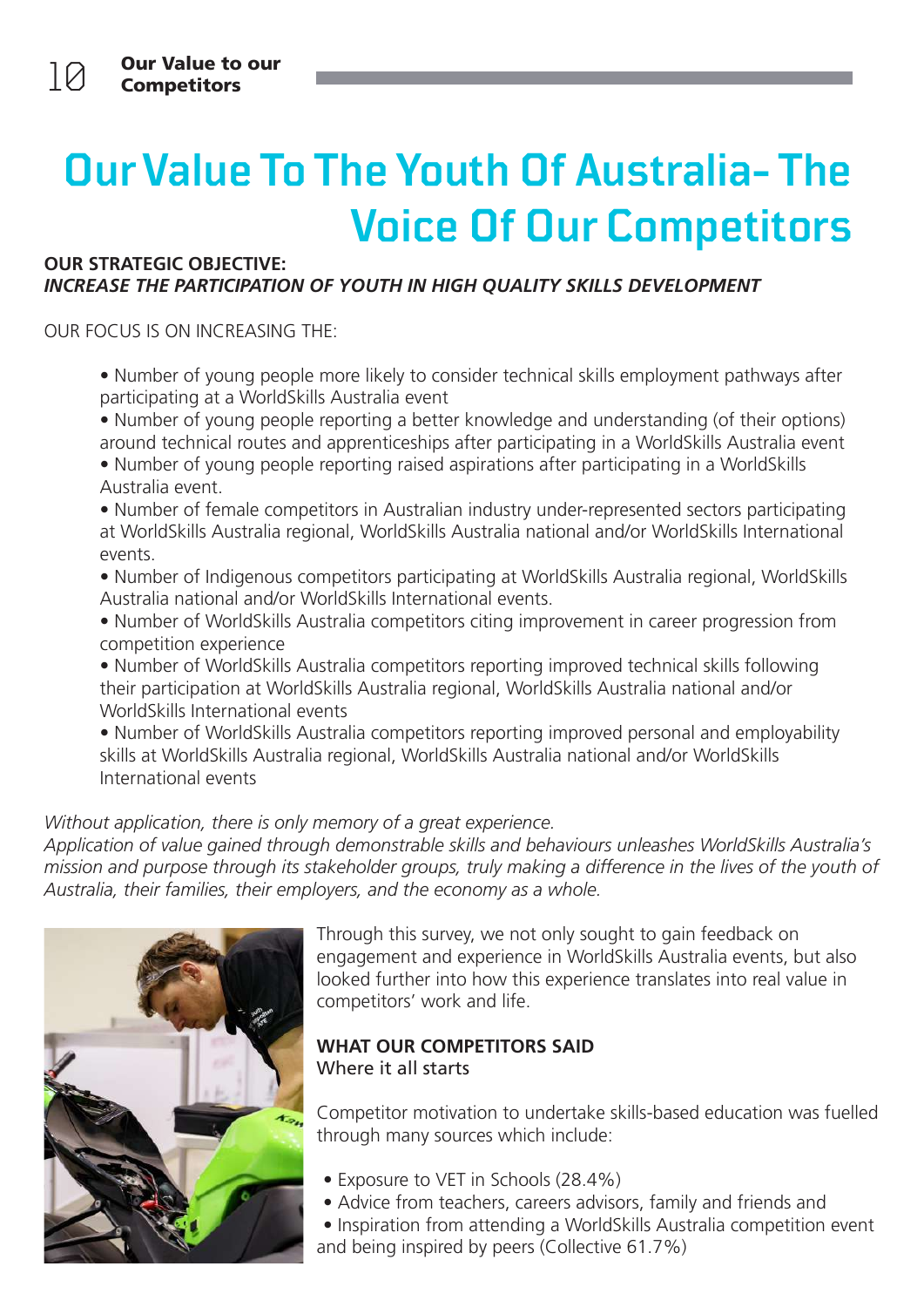#### KEY CONNECTORS INFLUENCING CHOICE OF SKILLS-BASED OCCUPATIONS AND RESULTING EMPLOYMENT



### **Crowning Achievement For Worldskills Australia**

# **87.5%**

of respondents attributed their motivation to finishing their current education to their involvement in WorldSkills Australia!

| 84% | reported improved technical skills as a result of WorldSkills Australia involvement |
|-----|-------------------------------------------------------------------------------------|
| 72% | inspired to strive for excellence in chosen skill                                   |
| 91% | believe that the WorldSkills Australia experience has helped their career           |
| 63% | consistently apply new and improved skills at workplace, raising effectiveness      |

From responses received, it is clear that the experience of engaging with WorldSkills Australia has given competitors strong intrinsic and extrinsic value. It is clear that the WorldSkills Australia experience supports our youth to not only gain greater technical skills, but also build key soft skills essential for success in their careers and life, in general. Responses, indeed, paint a story of inspiration.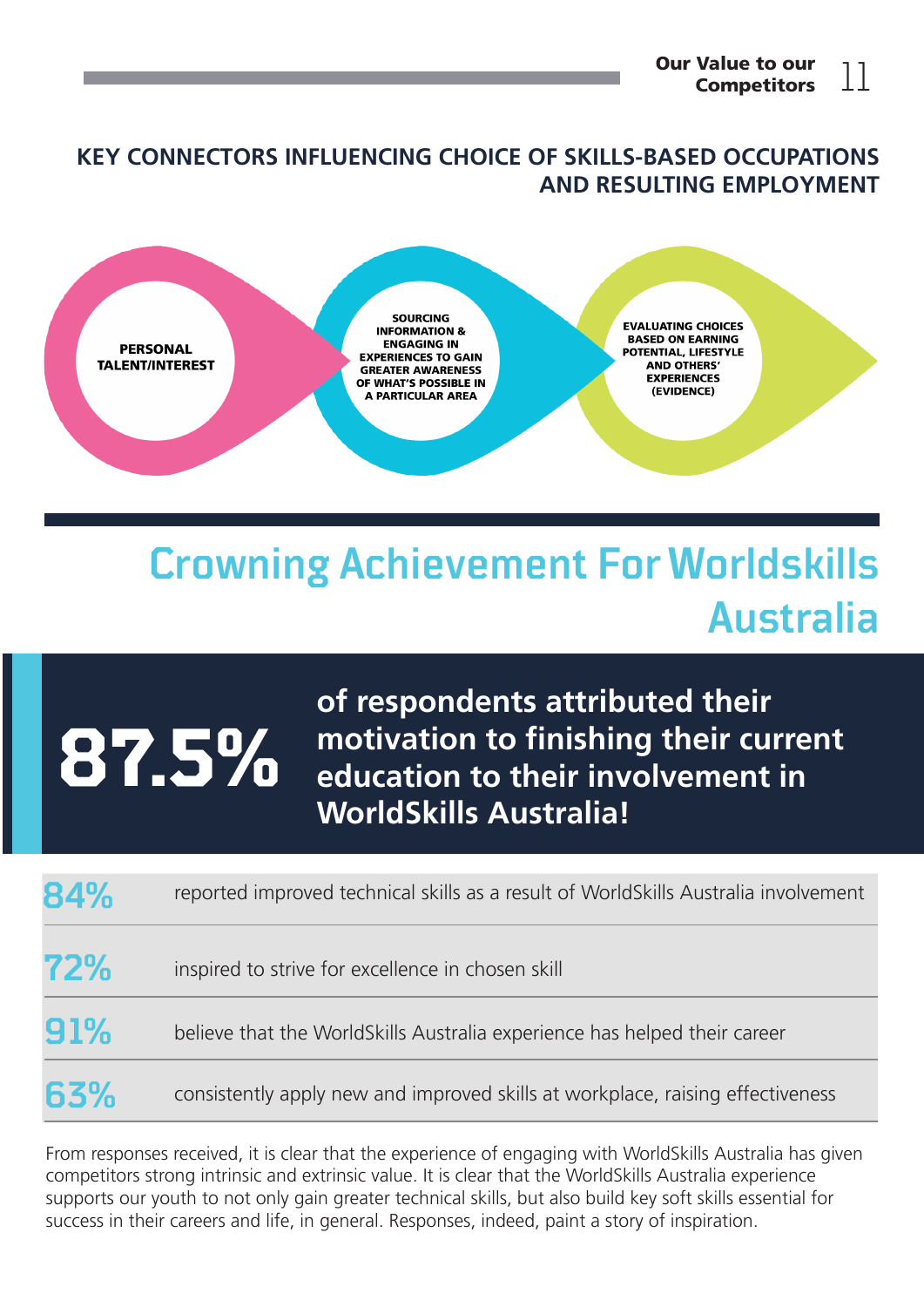| 71.6% | believed that they now have improved time management skills                                                                   |
|-------|-------------------------------------------------------------------------------------------------------------------------------|
| 64.2% | have developed greater problem-solving skills                                                                                 |
| 61.7% | cite improved resilience under pressure, greater planning and organising skills and<br>greater capability for self-management |
| 60.5% | believed that they have developed their decision-making skills                                                                |

Other skills gained included multi-tasking, communication, teamwork and collaboration, taking initiative, development of a winning mindset, presentation skills, networking skills, negotiation skills and developing stronger results' focus.

#### ANECDOTAL COMMENTS

Key Motivator Descriptors for choosing to compete:

- Reach my potential
- To be the best of the best
- Prove my capability (to myself and others)- see how far I have come, since starting my study
- Showcase my skills and advance career
- I chose to compete not only for an amazing experience but also for the array of potential opportunities that could arise for my future career
- Make my family and teachers proud.

#### THE POWER OF BENCHMARKING IN DRIVING ASPIRATIONS

When asked "By benchmarking your skills against others in the WorldSkills Competitions, what do you believe you have gained? What will you do different as a result of the benchmarking?", this is what respondents said:

- A better understanding of the industries
- The ability to work in a pressure cooker environment, work to a time limit and communicate better with my colleagues
- How to improve in different areas in ways new to me
- I have gained more information for my future
- Confidence that I can do anything if I put my mind to it
- It made me realize the areas that I was lacking in, and it allowed me to focus on closing those gaps in knowledge and practical skills.
- I realised my potential and what I can achieve in a short period of time
- Keep on learning
- I will see other people's differences as a good thing for a team than all being the same
- I will strive to go the distance in my field when up against someone else or myself
- By reviewing my results, I will be able to assess my strengths and weaknesses so I can focus on what I'm weaker in along with continuing to further learn new skills and technologies
- I have definitely gained some confidence approaching a job. Along with a good speed/ accuracy ratio.

• I hope to be ready to step up and into that leadership role after showing everyone that I can do it.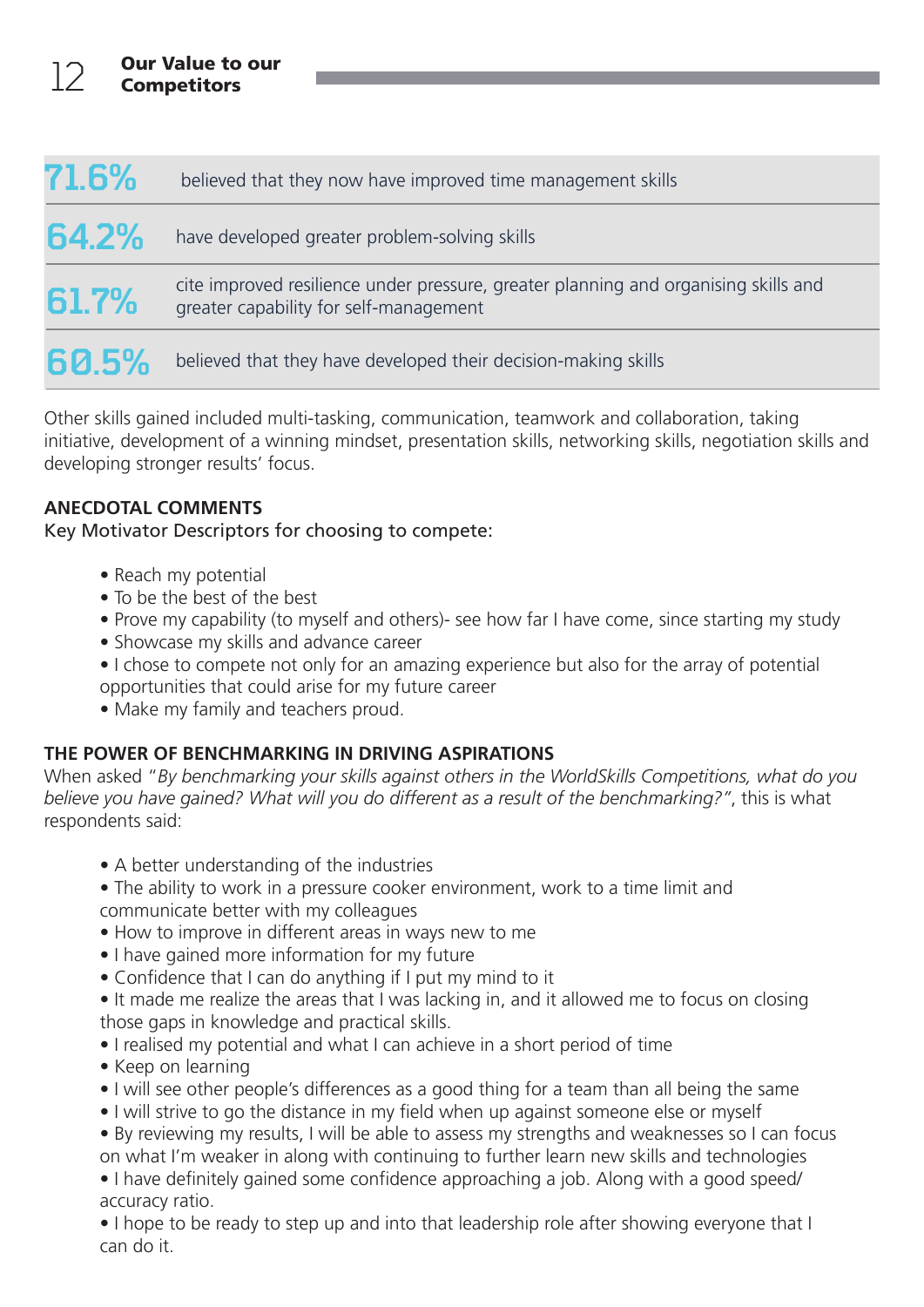Benchmarking their skills against others in the competition appears to have truly opened up competitor minds to what's possible and raised true self-awareness. For some it has been an immense confidencebooster, while it has made others work harder and strive to raise their own standards. It has reinforced the development of a winning mindset with skills excellence in chosen field at the forefront of their focus. Wanting to be the best of the best, continually learning, and improving is a real skill many believe they have gained as a result of their WorldSkills Australia experience.

#### WORLDSKILLS AUSTRALIA INVOLVEMENT SUPPORTING CAREER PROGRESSION AND OPENING UP CAREER/LIFE OPTIONS

Not only has the experience influenced competitors to do more, do better and do different in their workplaces and life in general, the demonstration of this strong achievement and continuous improvement orientation has clearly supported career growth and progression. **91.1% of respondents** agree that the experience has helped their career.

Many cite growth in career aspirations and having a clear career plan now. They believe that not only are they currently more effective and demonstrating high performance, demonstration of key skills is also helping them gain more visibility at work and being truly appreciated by their employers. This group talks about taking others on the journey with them and supporting their team members, showing true growth in teamwork, collaboration, and leadership skills.



#### OUR JOINT OPPORTUNITY

The information gathered is valuable on multiple fronts. Key points to note:

Respondents have given us key information about how they enter VET education and skills-based career pathways- what information they deem valuable and where they go to get the information. This gives us the opportunity to augment the knowledge that support groups have within their armouries to provide the right level of support for potential new entrants into the VET system.

With attrition in apprenticeships/traineeships still high across the nation, any mechanisms that serve to support our youth to stay and complete their courses and apprenticeship/traineeship programs are valuable. With feedback clearly showing that the WorldSkills experience gives our youth firstly the motivation to continue on their chosen education and career paths and builds aspiration to do better in the same, it is a great opportunity for us to do more in this

space by actively promoting engagement with WorldSkills Australia at all levels across VET education providers, increasing numbers of youth participating in competitions YoY.

Hence, not only does the feedback serve to validate WorldSkills Australia's Vision, Mission and Purpose, but it can also be leveraged to support more youth to raise their level of engagement with VET**based education and career pathways**. It will serve to open the door for those, not yet engaged with WorldSkills Australia, to take a peek at what's possible. This information is also valuable to **help** employers understand what they can expect from their investment with WorldSkills Australia. This data will also **support mentors** to look at what they have achieved through their mentees and to focus on areas of continuous improvement.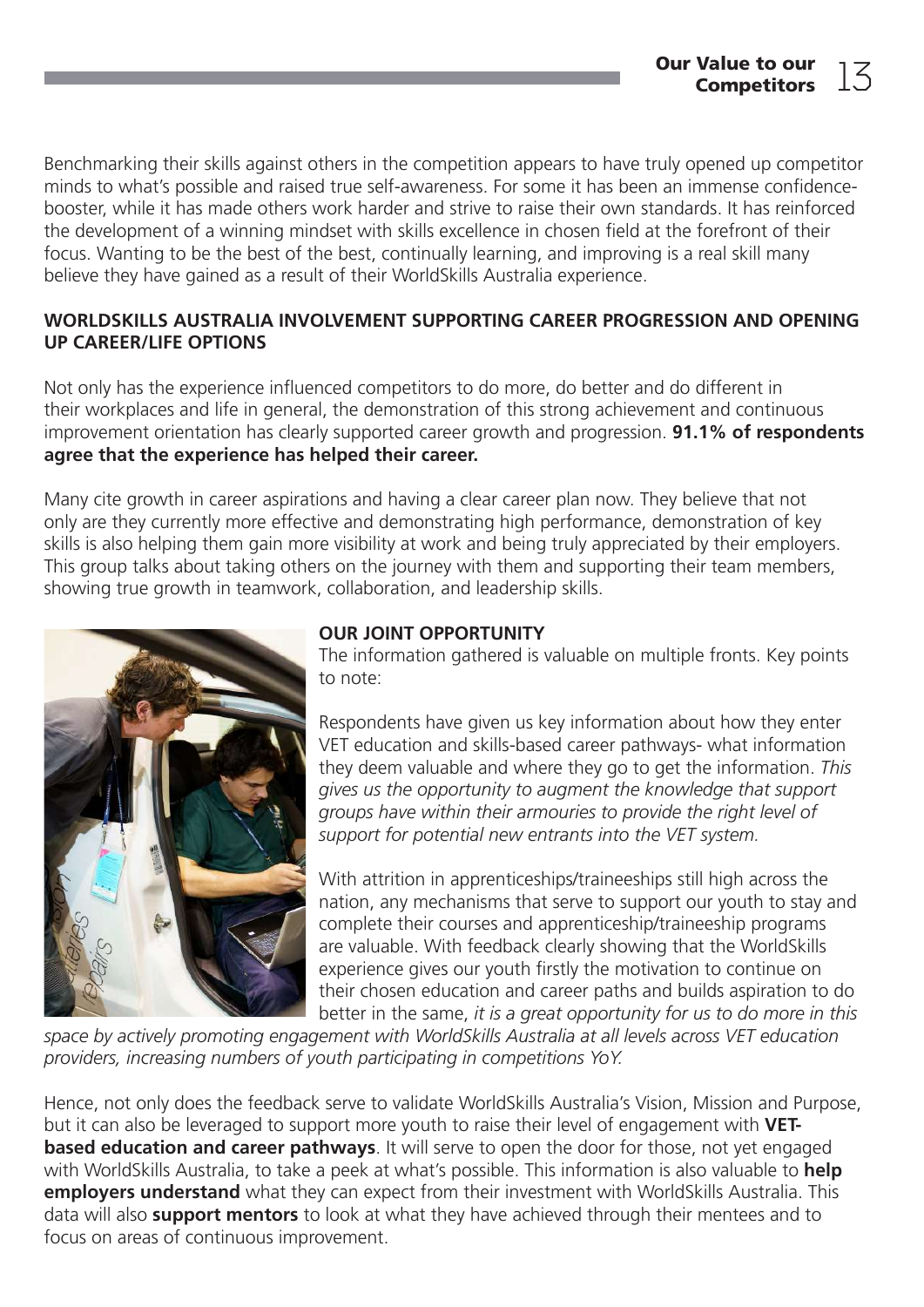### **Our Value To The Youth Of Australia- The Voice Of Secondary School Students**

#### OUR STRATEGIC OBJECTIVE: INCREASE THE PARTICIPATION OF YOUTH IN HIGH QUALITY SKILLS DEVELOPMENT

OUR FOCUS IS ON INCREASING THE:

• Number of young people more likely to consider technical skills employment pathways after participating at a WorldSkills Australia event

• Number of young people reporting a better knowledge and understanding (of their options) around technical routes and apprenticeships after participating in a WorldSkills Australia event • Number of young people reporting raised aspirations after participating in a WorldSkills Australia event.

We know that we have to build the pipeline of potential new entrants into VET-based education and career pathways in secondary schools. While we do this to some extent collectively, it is clear from feedback that for many, the WorldSkills Australia events are an impactful source of information and inspiration.

Anecdotal evidence gained clearly shows that students were amazed at what VET and skills-based education looked like and what it could offer, in terms of career options. Many called the event eyeopening, insightful, informative, educational, and inspiring. They loved interacting with competitors and mentors during the event. It was clear that the event was instrumental in raising awareness of VET and Skills-based education and options, which gives WorldSkills Australia a big tick.

| 72.4% | of students indicated that the WorldSkills Australia experience has influenced them<br>to consider a skill-based career                                                |
|-------|------------------------------------------------------------------------------------------------------------------------------------------------------------------------|
| 89.5% | of students surveyed thought that being at this WorldSkills event has increased<br>knowledge of how many different skills there are to choose from, as a career option |
| 82.8% | indicated that they have a greater understanding of skills' careers pathways as a<br>result of attending the WorldSkills Australia event                               |
| 55.1% | suggested that they are inspired to look further into TAFE-based education options<br>after school as a result of their WorldSkills Australia experience               |

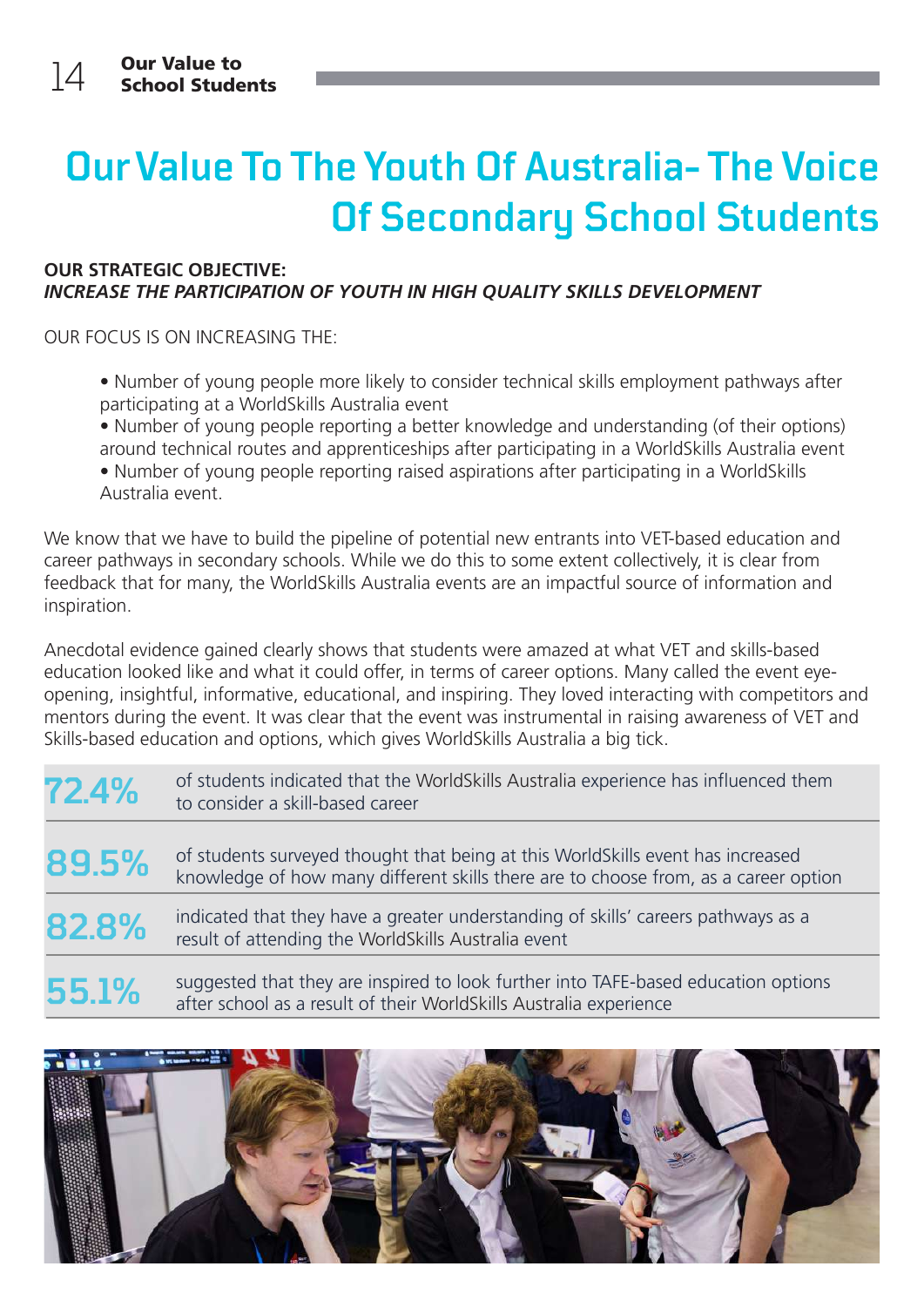#### ANECDOTAL COMMENTS

Key motivator descriptors for engaging with WorldSkills Australia

- Trying out new things
- Learning about all the industries
- Asking questions
- Having conversations with different types of tradies
- Seeing what cool jobs there are and opening up opportunities for myself
- Seeing people do what they love the most
- Finding things out about different careers
- Seeing new career and job opportunities for me in the future
- I really enjoyed the fact that I have knowledge and I have security about what I might want to go into do in the near future

#### OUR JOINT OPPORTUNITY

There is a clear opportunity for WorldSkills Australia to promote skills excellence in schools directly to students and also through careers advisors and teachers. It will also be valuable to look at how the WorldSkills Australia events and other sessions lead to real conversion, by measuring actual uptake of VETDSS and VET-based educational pathways post-secondary school.

#### We invite our partners in VET and careers advocacy to work with us actively to raise the bar in this area.

### **Our Value To Youth Support Groups- The Voice Of Families, Friends And General Audience**

#### OUR STRATEGIC OBJECTIVE: INCREASE THE PARTICIPATION OF YOUTH IN HIGH QUALITY SKILLS DEVELOPMENT

OUR FOCUS IS ON INCREASING THE:

• Number of young people more likely to consider technical skills employment pathways after participating at a WorldSkills Australia event

• Number of young people reporting a better knowledge and understanding (of their options) around technical routes and apprenticeships after participating in a WorldSkills Australia event • Number of young people reporting raised aspirations after participating in a WorldSkills Australia event.

The impact of family and friends of youth in influencing education and career decisions cannot be underestimated.

Family/Friends/General Audience commented strongly on how impressed they were with the event, with many pleasantly surprised about the diversity and the array of career possibilities offered by VET/ Skills-based education pathways. Many had come in, simply out of interest or extended their visit to the Careers Expos by attending the WorldSkills Australia National Championships.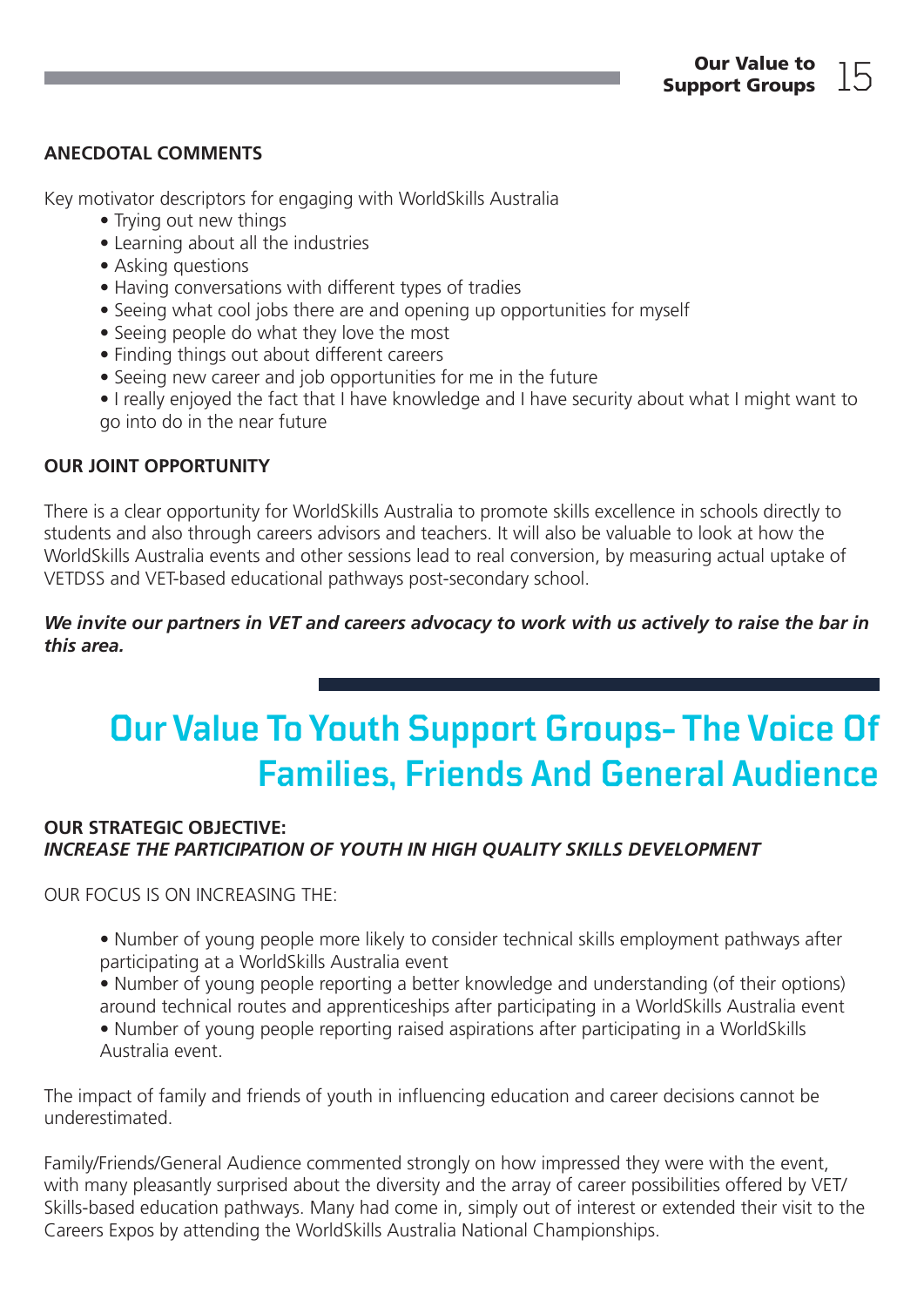There was a clear sense of amazement at how much was involved with VET and skills, many not having considered VET education pathways for their children.

| 92.7% | indicated that they have a greater understanding of skills' education pathways                                                           |
|-------|------------------------------------------------------------------------------------------------------------------------------------------|
| 92.0% | believe that they have a greater understanding of skills' careers pathways                                                               |
| 89.1% | said that witnessing the event has changed their perception of VET with comments<br>such as "As good or better than University training" |
| 92.7% | said they were inspired to tell others about the power of VET                                                                            |

#### ANECDOTAL COMMENTS

What respondents commented on about the WorldSkills experience influencing perception of Vocational Education and Training

- There is a whole array of careers on offer and one person doesn't have to be placed in one box
- It has taught me how it is a much more efficient way of entering the work force.
- I will advise all younger people to attend the next event
- I have been provided with lots of information
- There are a lot more options than I thought
- Yes, it definitely showed me the importance of it, and how it is a lot more involved than I thought
- That there are so many opportunities and skills to learn
- Understanding of the incredible diversity and career pathways!
- It has given me greater insight into the world of vocational training, and how these skills can work together with academic knowledge
- Came to know about many opportunities in various fields, especially employment opportunities for women
- As good as or better than university training

#### OUR JOINT OPPORTUNITY

There is a real opportunity for all of us to collectively do more in complementing, adding to, and enhancing current information and education resources, bringing together all stakeholders to work concertedly and collaboratively together, sharing and innovating to provide a streamlined experience for our secondary school audience.

It will also be valuable for WorldSkills Australia to explore the opportunity to conduct community information sessions in conjunction with ACFE (Adult, Community and Further Education) and VET providers to further connect with, educate and influence youth support networks.

#### We invite our partners in VET and careers advocacy to work with us actively to raise the bar in this area.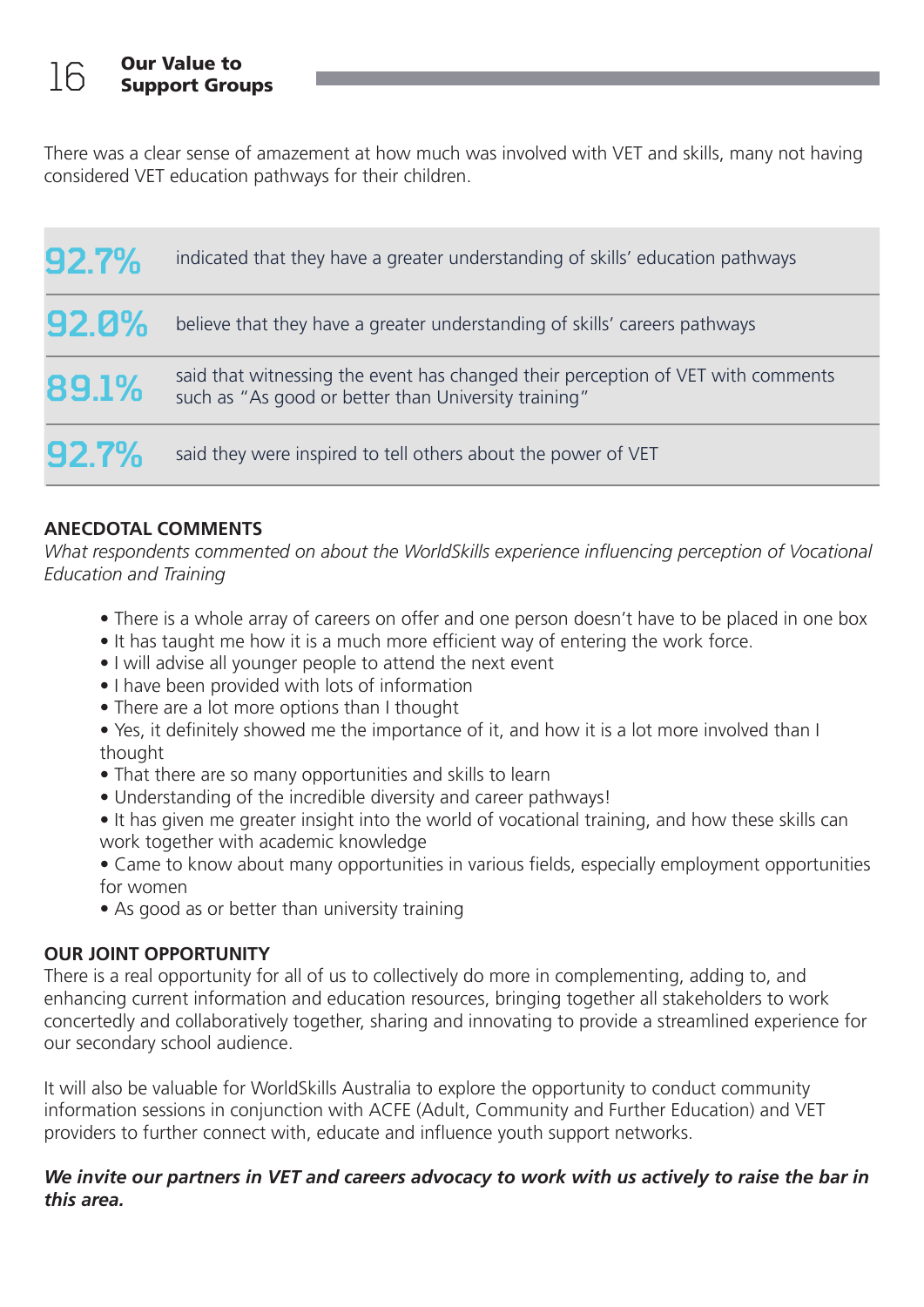### **Our Value To Skills Practitioners- The Voice Of Our Trainers/Mentors/Judges**

#### OUR STRATEGIC OBJECTIVE: INCREASE THE EXPERTISE OF SKILLS DEVELOPMENT PRACTITIONERS TO WORLD BEST STANDARD

#### OUR FOCUS IS ON INCREASING THE:

• Number of educators /careers advisors following their participation in WorldSkills Australia events reporting improvement in their expertise and capability to advise young people about technical skills pathways

• Number of vocational education and training practitioners engaged with WorldSkills Australia reporting improvement in their expertise and capability.

• Number of Australian workplace and Institutional training and education providers who have embedded WSA Skills Competitions standards into their development and assessment practices

WorldSkills Australia volunteer workforce comprising of mentors, trainers, convenors and judges, from education sector and industry are highly engaged and indeed, the cornerstone for the organisation's success. WorldSkills Australia's purpose resonates strongly with this group. As champions of WorldSkills Australia, VET and skills excellence, this group has strong influence in defining the brand and the brand experience for all stakeholders involved.

Through this survey, we delved into the mentors/trainers/convenors/judges' purpose and drive- why do they do what they do, what value they get out of being involved in the skills' benchmarking competition forum, what value they believe they provide and what value they receive from their involvement.

It is clear from responses that this group enjoy providing value to competitors and peers through the WorldSkills Australia programs and indeed, being part of the WorldSkills Australia community. Many use the WorldSkills Australia as a platform for continuing professional development, taking away key learnings to implement back in their work context. Retired teachers and industry experts who come back to contribute as mentors value the continued human connection commented on the "WorldSkills family" and their increased sense of purpose.

| 71.9% | engage with WorldSkills Australia to make a positive impact on today's youth & 64.1%<br>are involved to do more to promote the value of skills excellence                                    |
|-------|----------------------------------------------------------------------------------------------------------------------------------------------------------------------------------------------|
| 87.1% | indicated that the new/enhanced knowledge and practices gained through WorldSkills<br>engagement have positively influenced teaching/industry practice                                       |
| 87.1% | believe that the WorldSkills agenda supports them to stay current and understand new/<br>emerging trends in their chosen field                                                               |
| 65.6% | think that WorldSkills Australia delivers value by continuing to promote skills excellence and<br>reiterated its importance in developing pride in VET in all forums to various stakeholders |
| 68.8% | believe that it is beneficial to embed WorldSkills Competition Standards into all National<br>Training Packages.                                                                             |

This influential group, as can be seen through the snapshot have strong personal fulfillment, job enrichment, recognition of greater value of self and the value they can add to others, gain true satisfaction from realising others' potential, obtain strong human connection through networks and are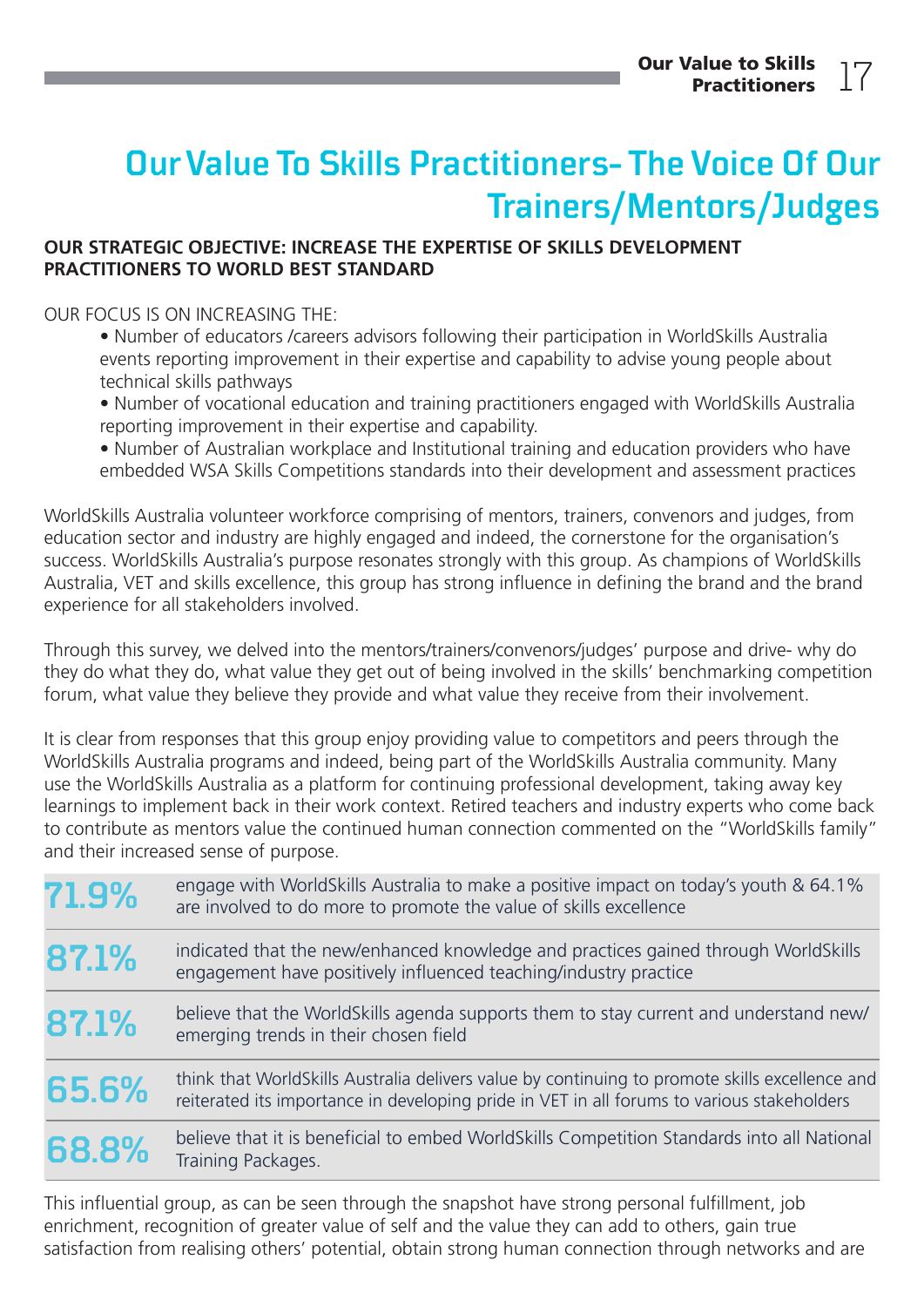intrinsically motivated to learn and grow through continuing to engage with WorldSkills Australia. With what WorldSkills Australia does now, the organisation serves to grow the capability of this group in various ways. Engagement with WorldSkills Australia has propelled this group to raise the bar for themselves, understanding the privilege and responsibility of their key role with Worldskills Australia with a high percentage of respondents striving to hold themselves to higher standards through continual learning and development with the courage to pro-actively seek feedback from others on how they can do more, do better, do different.

Mentors consider this mentoring relationship as a life-long one and competitors have also cited having a "mentor for life". This is a massive gift to both parties who gain equal value from this relationship, in most cases. It also keeps the skills excellence and winning mindset alive with the mentors continuing to challenge their mentees to be the best they can be, taking pride in their achievements and supporting them to realise their potential.

WorldSkills Australia is achieving its key strategic objective of enabling skills development practitioners who are clearly reporting an increase in their expertise and capability, directly related to their WorldSkills Australia engagement.

#### ANECDOTAL COMMENTS

When asked, "As an Educator/Trainer, how you have embedded WorldSkills Skills Competition Standards in your course development and assessment practices, supporting the drive for excellence in your student cohorts?", here's what respondents said:

- Through current and emerging tech and skills, and best practices
- Setting higher standards, not accepting, or allowing my students to accept just competence, encouraging them to strive for excellence. Showcasing through my classes what is possible.
- Regional Competition is more strongly promoted on campus to the students directly. Discussing the depth of the marking scheme encourages richer project development.
- Embedded drawing /set out development skills into training as well as higher standards of finish to all projects
- Through showing enthusiasm for all aspects and sharing ideas and techniques
- Our regional competition is part of our training assessment for all competencies listed in WorldSkills documents for our trade
- I will be looking to integrate skills into my delivery and assessment
- I follow the strict standards of judging and learn from other judges and industry people to perform to the next level
- Connection across national colleges has moderated training and course content within my unit development.
- Other educators mentoring their students can see the standard and skills that industry expects to see professionals in this field.
- By implementing and aligning similar standards in my delivery.
- I have used the mapping practices of the International WorldSkills guidelines to ensure these technical measures are met in my VET Sector assessments and training practices.
- In my Compatriot International Expert role, I helped develop the descriptors of the criteria and the Toolbox list for Floristry. I now use this in writing national training units

• By identifying any new industry currency in competition projects developed by new people & implementing it in my courses

• Promoting the competition across our student cohorts and the benefits to their future employment opportunities

• Attention to detail and passion for industry through inspiration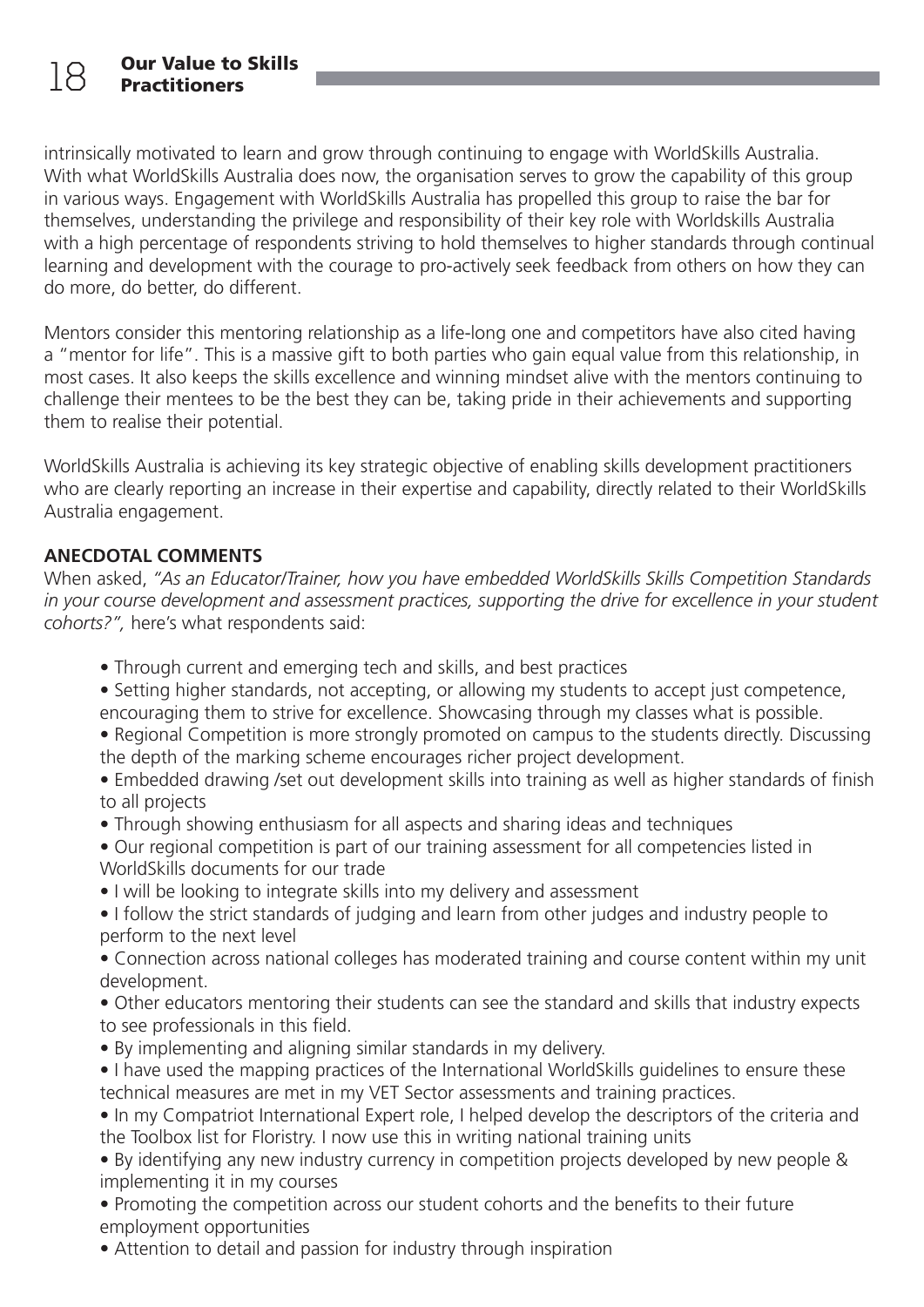Our Value to Skills alue to SKIIIS<br>Practitioners  $19$ 

When asked to comment on the value seen in benchmarking skills nationally and internationally, here's what respondents had to say:

- Higher skills standard across the country/world- It raises the standard for all
- Great opportunity for collaboration
- Best practices' development
- Gives young people a reason to learn and improve themselves
- Prevents stagnation
- Leadership
- Recognition
- Encourages and promotes skills excellence
- Motivation
- Ensuring training is being delivered consistently across the country
- Setting standards across the industry
- Consistency in Industry expectations
- Improved Technologies
- Better quality work
- Provides incentive to continually review your skill set
- Sets performance expectations and boosts performance
- Keeps Australia's workforce up to date with the rest of the world and ensures Australian standards are comparable or better than the rest of the world
- Gives people the chance to measure their performance against the best in their trade
- Offers knowledge sharing and encourages up-skilling
- Promotion of personal pride in work
- Professionalism
- Passion
- Value in personal and professional nourishment, high satisfaction
- Professional development

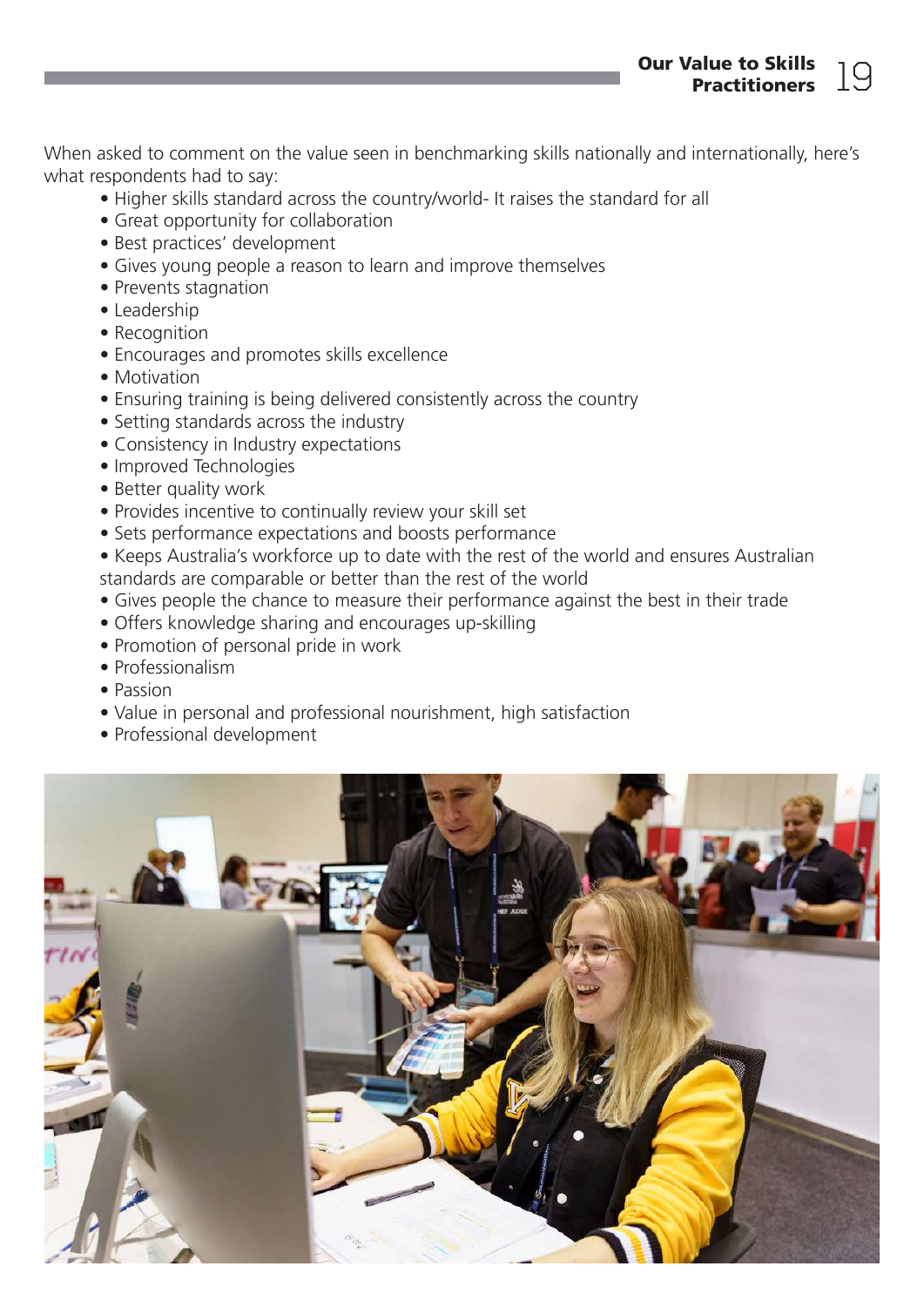#### OUR JOINT OPPORTUNITY

The combination of passion and purpose driving this respondent group is evidently a key success factor for WorldSkills Australia and not something to take for granted. Not only does their WorldSkills Australia engagement support their continued professional development, raising expertise and capability, but also aids in retention of this valued workforce within education and industry.

WorldSkills Australia will do well to build on this further, in collaboration with key VET and Industry partners, by providing more diversity of opportunity for mentors and experts to add value to youth and peers while engaging in specific events that provide value to them, such as continuous improvement forums, free seminars on topics such as leadership of social change, Understanding millennials etc. and also kicking off projects, that they may like to be involved in with outcomes recognised publicly at WorldSkills Australia forums and also at their workplaces, where relevant. Not only will this validate their contribution to the WorldSkills Australia cause, but also stimulate others to follow in their footsteps, creating strong succession of this crucial volunteer workforce.

The key opportunity that exists for WorldSkills Australia with this group is to leverage the intrinsic motivation of this group to support achievement of further objectives to embed WorldSkills standards into training and assessment practices.

#### We invite our partners in VET and Industry to work with us actively to raise the bar in this area.

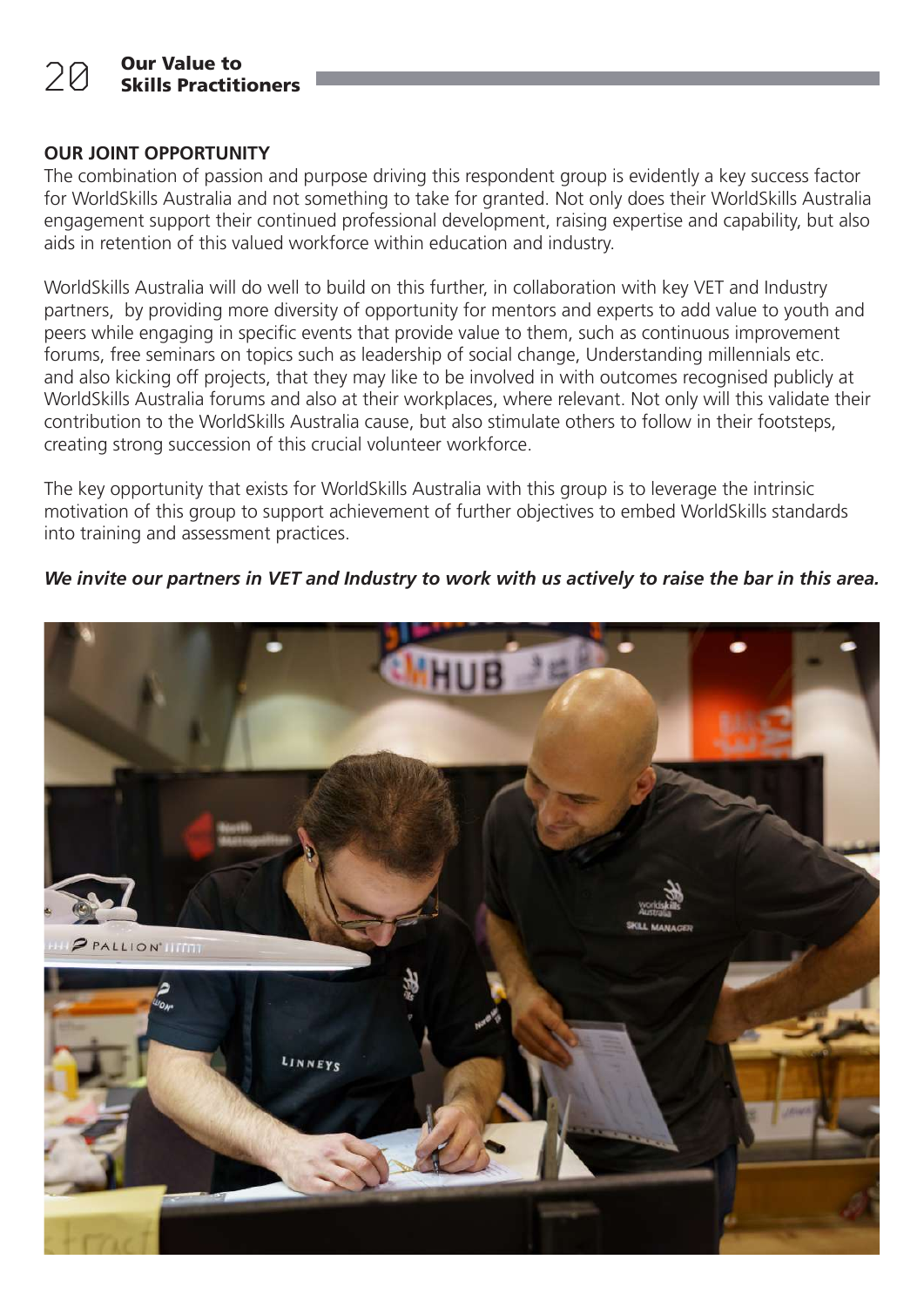### **Our Value To Careers Advisors- The Voice Of Our Secondary School Educators/Careers Advisors**

#### OUR STRATEGIC OBJECTIVE: INCREASE THE EXPERTISE OF CAREERS ADVISORS TO WORLD BEST STANDARD

#### OUR FOCUS IS ON INCREASING THE:

• Number of (secondary school) educators/careers advisors following their participation in WorldSkills Australia events reporting improvement in their expertise and capability to advise young people about technical skills pathways

Research shows that careers advisors and secondary school teachers play a crucial role in supporting their students in choosing education and career pathways. With clear evidence of competitors entering skillsbased education, employment, and career pathways as a result of key advice obtained through their careers advisors and teachers at school, engagement with this group is not just an option, but a business imperative for WorldSkills Australia.

**76%** engage to be able to raise my capability and expertise to advise secondary school students about their post-secondary study and career options indicated that they were able to give better advice to youth about skills pathways due to

their engagement with WorldSkills **88%**

believe that by visiting a WorldSkills event, students are influenced to investigate a career in skills **100%**

These overwhelmingly positive responses from careers advisors clearly show the impact the National Championships' experience had on this group in Western Australia, 2021. This result serves to validate the inspiration offered by the event itself and reinforces the massive potential for greater value and impact in engaging with this group across Australia. True brand ambassadors in the making who are excited, energized and inspired by WorldSkills Australia.

#### OUR JOINT OPPORTUNITY

There is a clear opportunity for WorldSkills Australia to focus on specific programs to inform and educate careers advisors and secondary school teachers, along with other organisations in the VET ecosystem to further promote VET education and career pathways. Focussing on skills excellence will provide key inspiration necessary for this group and the recipients of this group's services.

With such resoundingly positive feedback from careers advisors, it is clear that WorldSkills made a huge impact and massive headway in influencing this group. Considering WorldSkills Australia's strategic objectives, there is an opportunity for WorldSkills Australia to expand engagement and experience of this group through multiple events with the National Championships providing a grand finale to consolidate influence and impact. Also, by initiating or even participating in existing forums where careers advisors congregate, WorldSkills Australia can ensure that knowledge-building in this group is consistent and constant, delivering benefits all year round.

We invite our partners in the careers advisory and advocacy ecosystem to work with us, concertedly and collaboratively in complementing, adding to, and enhancing current information and education resources and current professional development provided to careers advisors, sharing and innovating to provide a streamlined experience for all target audiences.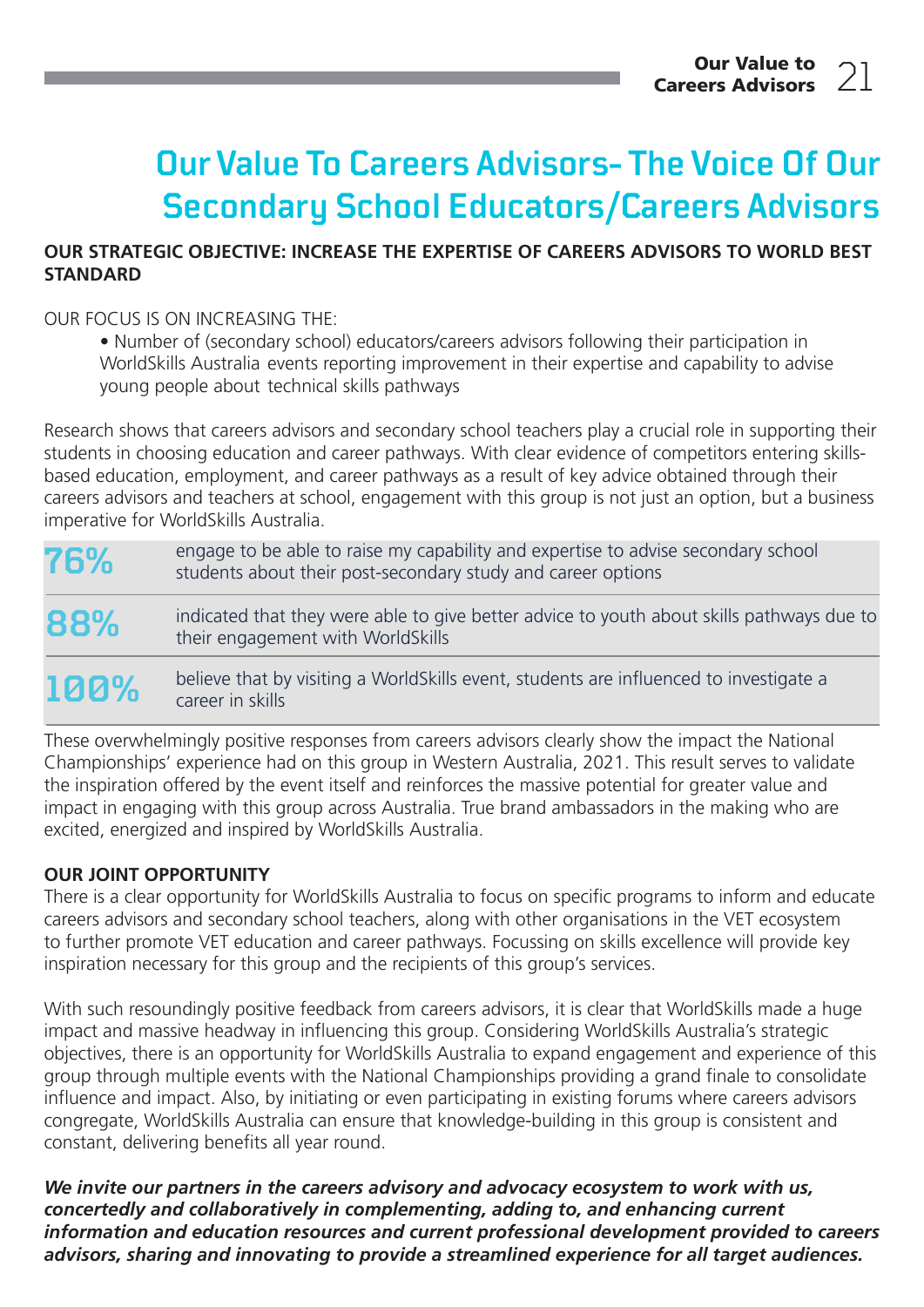### **Our Value To Employers - The Employer Voice**

Engaging Industry and ensuring strong experience upon engagement surely is the key for long-term sustainability of WorldSkills Australia operations. Education is being challenged to ensure relevance, currency, and greater outcomes for Industry. Ultimately, any enablers that support business growth and workforce growth will aid the economy and in current times, integrally contribute to economic recovery post COVID-19.

Engagement of employers is through multiple methods. Respondents told us how they are currently engaging with WorldSkills Australia. Through:

- Supporting apprentices/employees to compete (70.8%)
- Contributing tools and resources to be used in competitions (16.7%); and
- Contribution of expertise through key personnel working as experts/mentors/judges (12.5%).

Respondents who engaged with WorldSkills Australia for the first time were impressed with the skills excellence platform, many commenting on how much their employees learnt from others in the competition forum and how quickly some core skills were gained by their employees that they deem truly valuable back in the workplace. Those with a leadership and mentorship mindset talked more about the gratification of seeing their employee/apprentice achieve and gain confidence.

| 62.5% | of respondents believed that WorldSkills has helped their employees bring greater<br>efficiency into the workplace. All respondents, many of whom have been involved with<br>WorldSkills Australia previously, were unanimous in confirming that the WorldSkills<br>experience has benefited their workplaces and business in various ways. |
|-------|---------------------------------------------------------------------------------------------------------------------------------------------------------------------------------------------------------------------------------------------------------------------------------------------------------------------------------------------|
| 70.8% | of employers said that they engage with WorldSkills Australia to support their<br>apprentices/employees to compete in WorldSkills Competitions with the objective to<br>raise focus on skills excellence                                                                                                                                    |
| 62.5% | stipulated that the WorldSkills Australia has helped employees to improve practices and<br>processes in the workplace for greater efficiency                                                                                                                                                                                                |

#### OUR JOINT OPPORTUNITY

A key opportunity exists here for WorldSkills Australia and VET partners to integrally engage with employers through initiating joint education-industry projects which will support development of frameworks and strategies for greater efficiency and performance through upskilling, reskilling and continued development of workforce and development of supporting systems. Pilot initiatives within partner networks could also be developed aimed at skills excellence and validate career development related innovation and improvement.

Joint WorldSkills Australia and Industry projects which involve key training partners and others in the VET and skills ecosystem will serve to raise the skills excellence profile consistently.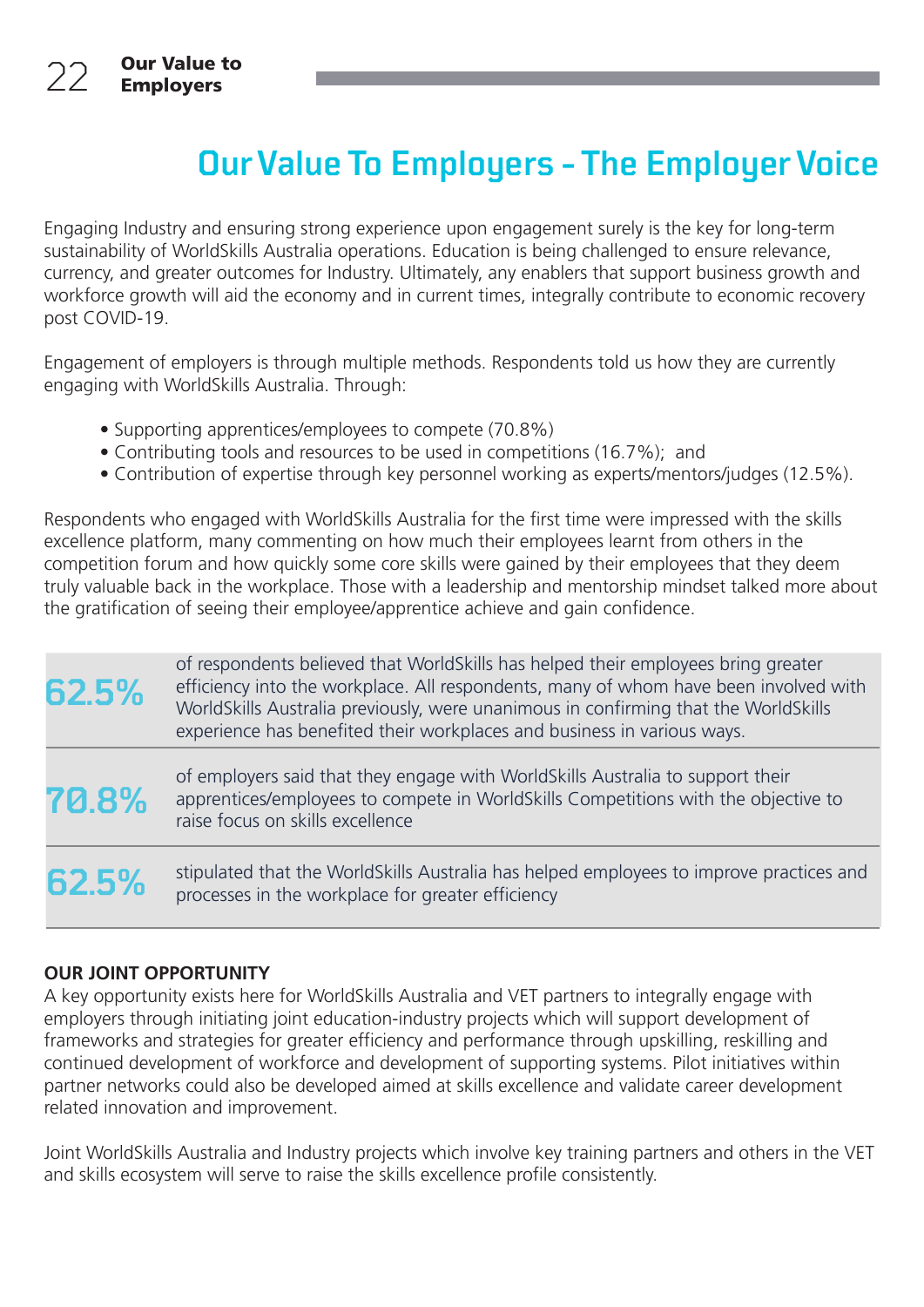### **Our Value To Partners And Sponsors - The Voice Of Our Supporting Partners And Sponsors**

Partners and sponsors are crucial for the success of WorldSkills Australia and in many ways make the events possible through their core contribution of enabling tools and technologies to support competitions, physically and virtually. Sponsorships enable WorldSkills Australia to provide key valueadd activities. WorldSkills Australia has strong engagement with partners and sponsors, fostering strong relationships with many, always focussed on providing ROI.

Partners/sponsors have strong, declared reasons for their continued engagement with WorldSkills Australia.

82.4% engage to be a part of the community that promotes the value of skills excellence and gives back to the youth of Australia

**82.4%** believe that the engagement with WorldSkills increases organisation's brand exposure and helps them connect with future customers

#### OUR JOINT OPPORTUNITY

It is clear that while partners/sponsors believe they have a clear reason to engage with WorldSkills Australia and believe their organisations get value out of this engagement and many will continue to engage with WorldSkills Australia in the future, this is a group to do more with. WorldSkills Australia looks forward to working with partners and sponsors on developing future engagement strategy with focus on providing value-add experiences and evidence-based return on investment.

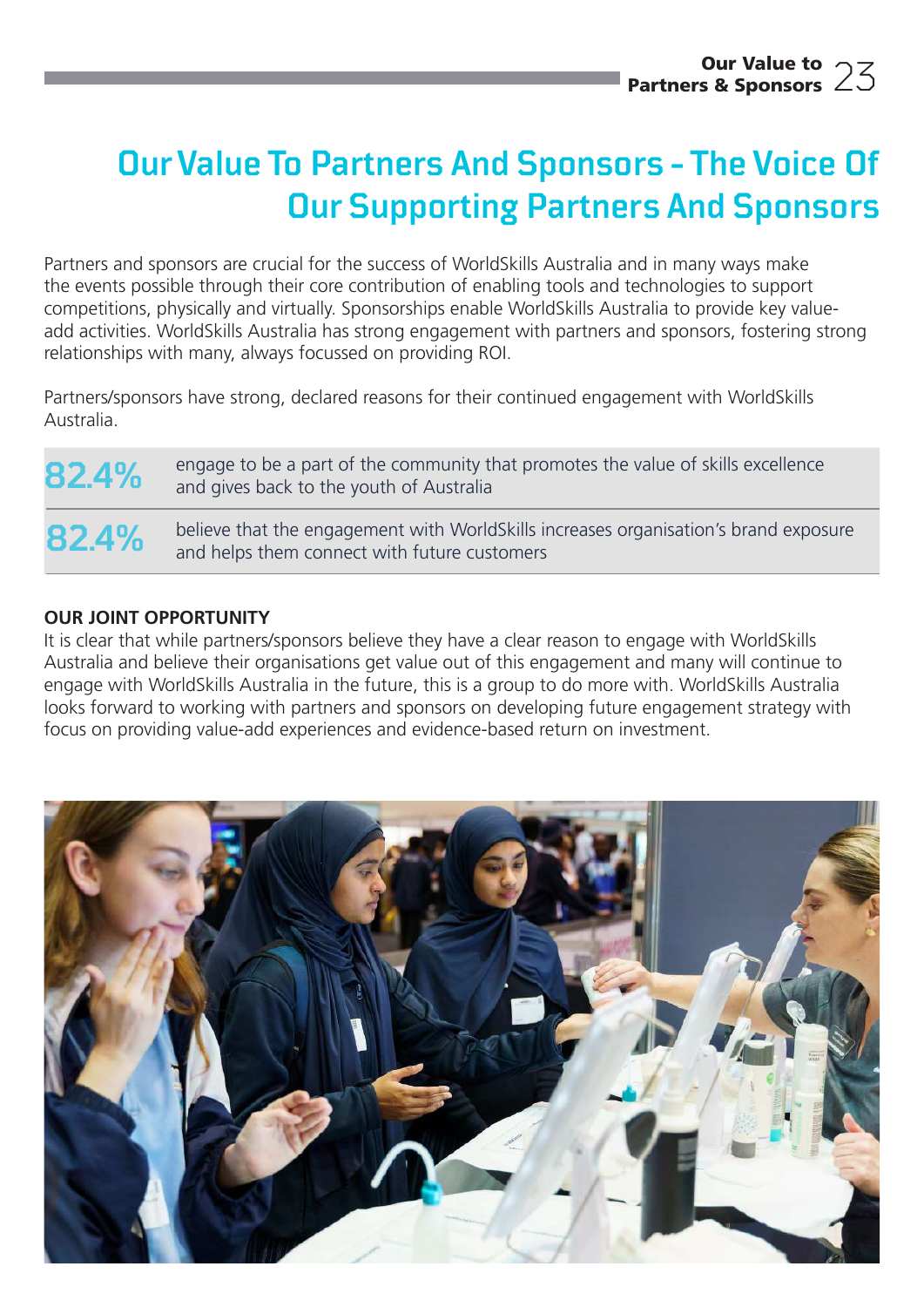# **Summary Snapshot**

"Thank you for having me on this exciting and challenging journey with WorldSkills, I hope I may potentially be allowed to be a further part of it. Without WorldSkills, I likely would not have been pushed to excellence and would have kept just doing the minimum. I am now inspired by the accomplishments of myself and others and will now do the best I can to be the best I can be."

#### **COMPETITOR**



#### WORLDSKILLS AUSTRALIA EFFECTIVELY:

"Great experience being part of WorldSkills. I will be growing participation of WorldSkills with my peers."

"We would like to sponsor on a larger scale. We would also like to have our apprentices involved going forward."

#### EMPLOYER/SPONSOR

"WorldSkills gives our apprentices a platform to showcase their trade skills. It also builds their confidence and teaches them other great skills like time management, communication and teamwork."

"I have loved every moment so far competing in WorldSkills Australia, and I would highly recommend it to anyone thinking about entering! You've got nothing to lose but the world to gain!"

**COMPETITOR** 

EMPLOYER

TRAINER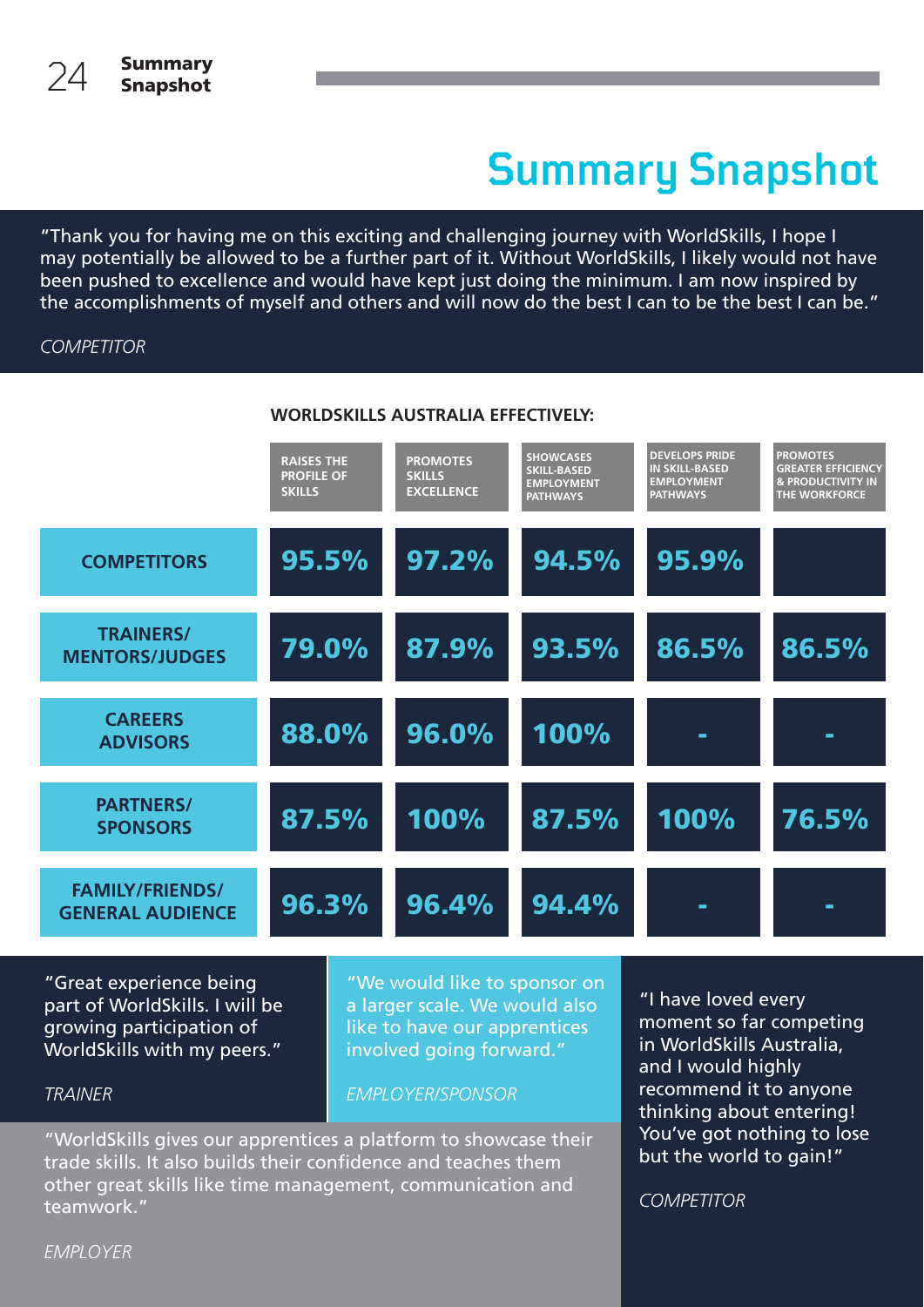# **The Way Forward**

As is clear in findings from the survey, there is no question that WorldSkills Australia is effectively achieving its strategic objectives. All respondent groups have been vocal in identifying what actions they value and providing feedback for continuous improvement where relevant. While we take a minute to recognise what has gone well, it is time to keep moving forward with strong purpose and drive.

There exist key areas of opportunity for improvement in WorldSkills Australia actively promoting diversity, engaging better with careers advisors, employers, partners/sponsors and working on influencing policy to effect greater change in VET nationally, through integration of the Skills Excellence framework and Competition standards as part of National Training Packages.

The evidence established gives a strong reference point to measure future improvement, growth, and success.

There exists a strong appetite amongst stakeholders for improvements to be made in the larger ecosystem for greater outcomes for our young people, with many considering WorldSkills Australia as a key champion to lead this charge. There is strong engagement from all stakeholder groups surveyed with WorldSkills Australia, strong intention to add further value and indeed, become brand ambassadors for the WorldSkills Australia cause.

We, at WorldSkills Australia, will continue to morph, grow, and provide strong outcomes, setting up Australia's youth for success, becoming a strong central point of real and relevant data and advice to support all stakeholders in the ecosystem including education, industry, government, and community.

#### We invite all of you in the skills ecosystem to collaborate with us in this movement to create an even better future for the youth of Australia and setting Australia up as an international leader, showcasing skills excellence.

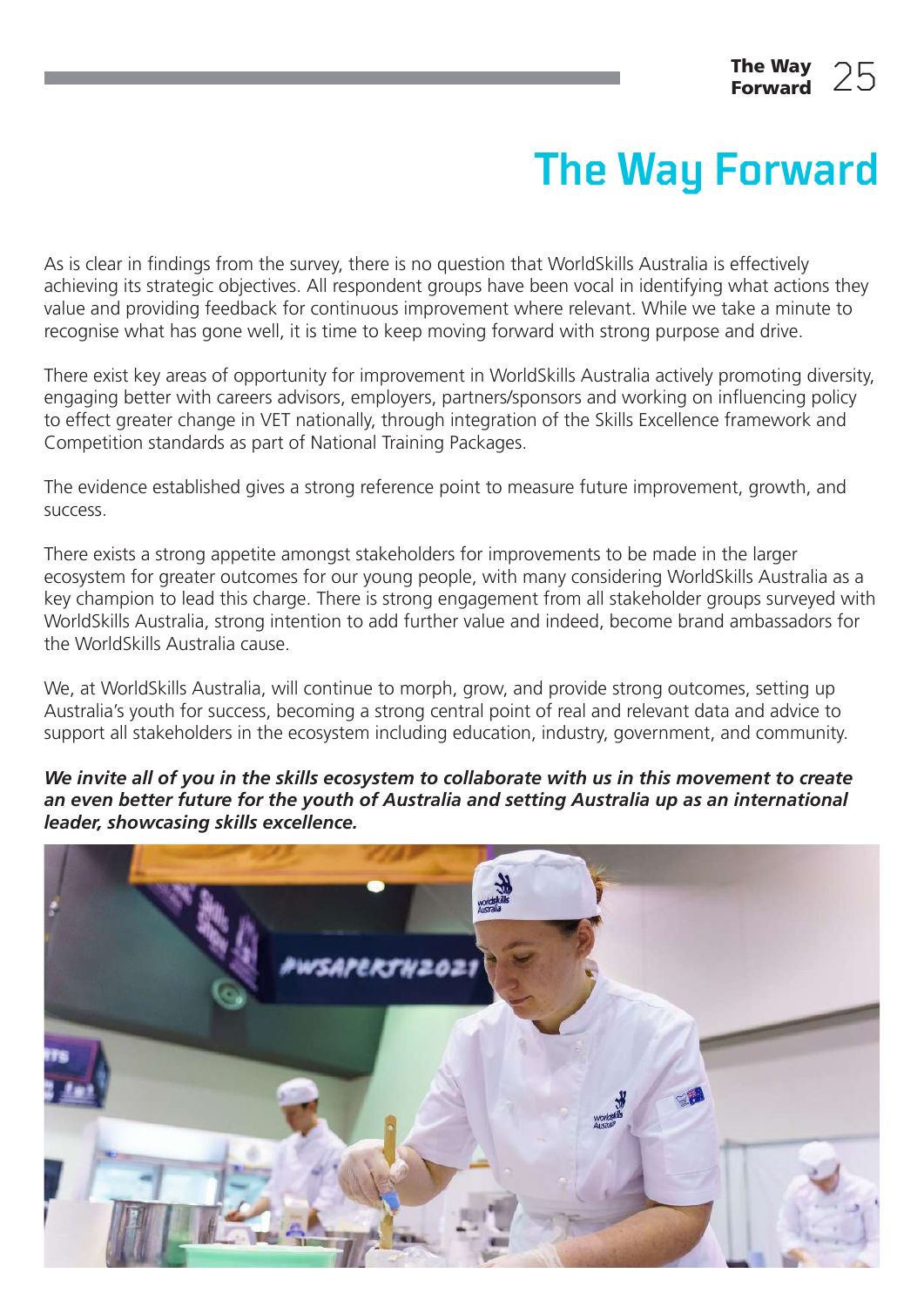### **About WorldSkills Australia**

WorldSkills Australia is part of a global movement consisting of 85 member countries, which celebrates young people achieving world class standards in the biennial competitions likened to a 'Skills Olympics'.

With a purpose to identify, demonstrate, promote and grow the excellence of Australia's skills development,we are the only Australian skills organisation that can bring this global benchmarking back to Australia. We have unique assets, resources, and networks to help raise the training standards and improve young people's technical and soft skills set and resilient mindset to ever higher standards.

WorldSkills Australia joined WorldSkills International in 1981. The first regional competition was held at Bowral in June 1982 with Australia going onto host our first and only Skills Olympics to date in 1988 at Darling Harbour in Sydney.

Australia has a very strong and proud history of involvement in WorldSkills activities. This has only been achieved with the support of government, industry, employers, and the incredibly passionate and supportive volunteer network.

Some key achievements so far:

- 100,000+ young Australians participate in WorldSkills Australia events
- 20,000+ school students and their parents will attend a WorldSkills National Championship
- 4,000+ volunteers around Australia contribute to WSA programs
- Over 60 trades and skills are represented at WorldSkills competitions from bricklaying to hairdressing, cloud computing to cyber security
- WorldSkills champions become industry leaders, mentors, business owners and contribute greatly to the economy and their local communities.

While we take a minute to celebrate our achievements, we are not ones to rest on our laurels. We exist to influence, challenge and support Australians to develop, recognise and promote skills excellence for a thriving economy. We will continue to strive for greater outcomes, making a true difference to the youth of Australia, always driven by the collective strong purpose and passion of our WorldSkills Australia Community.

Current Strategic Objectives are:

- To increase the participation of youth in high quality skills development
- To increase the expertise of skills development practitioners to world best standard
- Benchmark Australian skills excellence against global standards

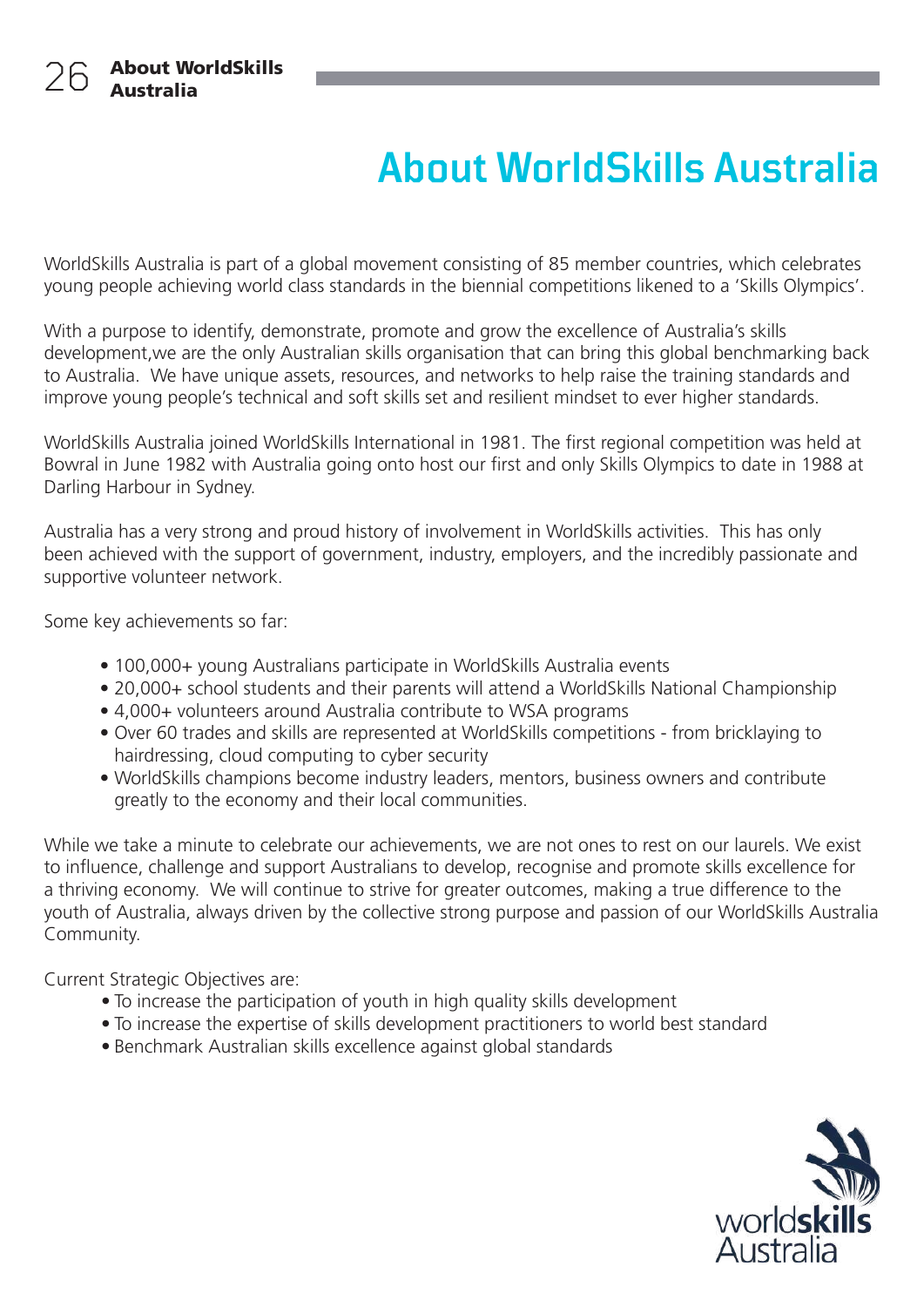### **About Playmakers Consulting**

Playmakers Consulting Services Pty. Ltd (PCS) is a Melbourne-based consultancy working with independent experts in multiple sectors who come together to provide customised solutions for clients. Built with the future of work in mind, Playmakers brings together senior executives and managers from multiple sectors who are in varying stages of career transition, breaking down barriers to create a new world. These Playmakers have individually achieved great heights of success; now come together to collectively provide stronger outcomes to deliver results through collaboration, strategic and operational leadership, with equal input and individual accountability.

PCS core business areas include Business Strategy, Business Growth, Business Process Improvement, Change Management, Capability and Culture Strategy and Development, Workforce Skills and Training Solutions, Education Innovation, Education and Workforce Grants and Tenders, Work Readiness and Graduate Programs Development. Our robust research arm feeds into all business areas providing clients with added value on all projects.

Playmakers undertake and manage small, medium and large-scale projects across multiple areas and sectors with high-performing teams, comprising of individuals with value-add skills and expertise, working together to achieve client objectives.

#### AUTHENTICITY, INTEGRITY, PASSION

#### EXPERTISE, HIGH PERFORMANCE, SUSTAINABLE RESULTS